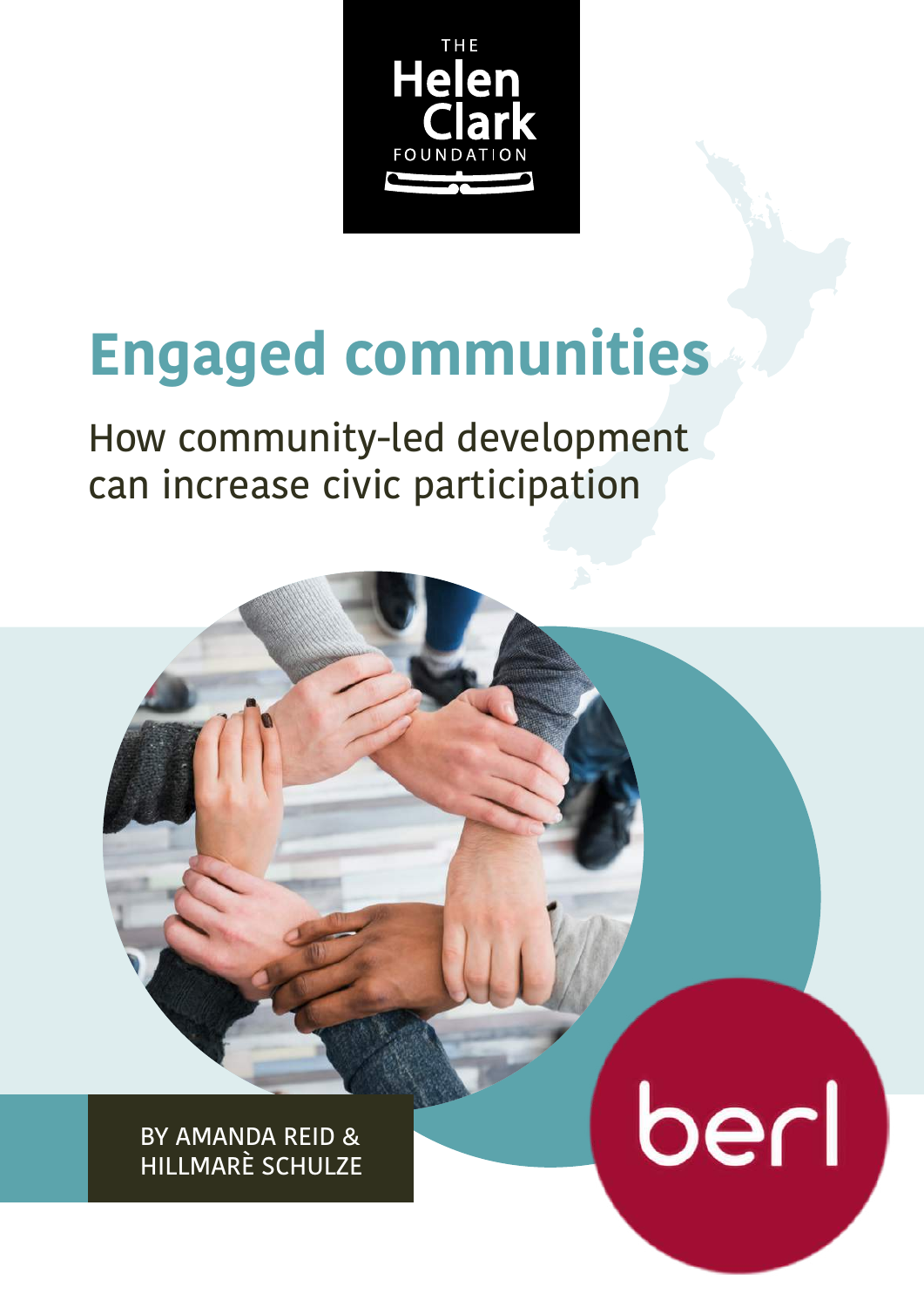#### ACKNOWLEDGEMENTS

**This is a BERL – Helen Clark Foundation co-publication.** 

**©BERL**

#### **Author: Amanda Reid and Hillmarè Schulze**

This paper is covered by the Creative Commons Attribution License 4.0 International. When reproducing any part of this report, including tables, full attribution must be given to the report author.

Auckland University of Technology is partnering with The Helen Clark Foundation while the Foundation becomes established. This aligns with the University's commitment to research for the public good, and public communication of research. The University supports the Foundation's aim to fund and facilitate research on a range of topics; however its support is not an endorsement of any individual item of work, output or statement made by the Foundation's staff, directors or patron.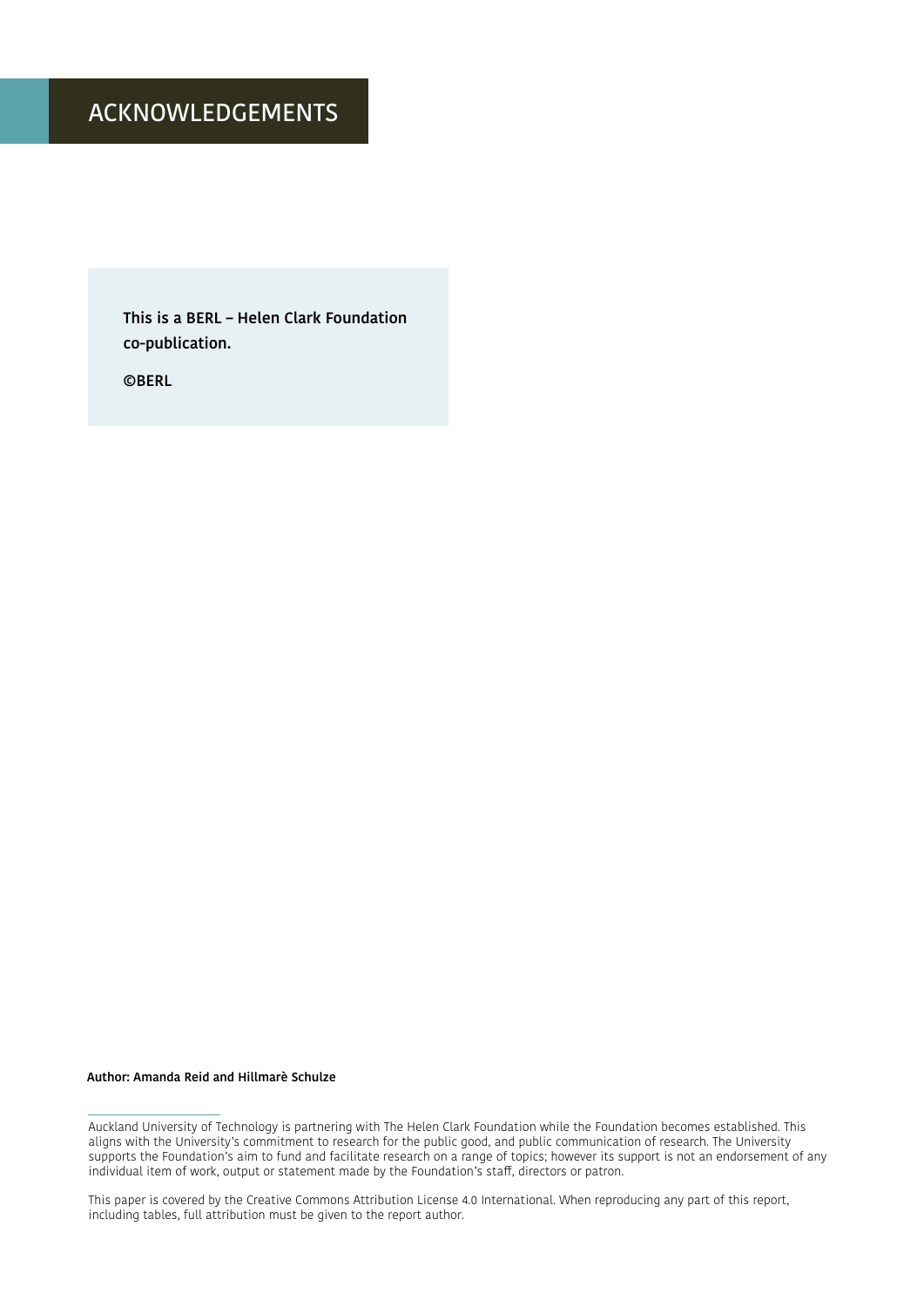- EXECUTIVE SUMMARY
- RECOMMENDATIONS
- INTRODUCTION
- WHAT IS A COMMUNITY?
- WHAT ARE THE ELEMENTS OF AN ENGAGED COMMUNITY?
- THE ACTORS WITHIN COMMUNITIES
- CONCLUSION
- REFERENCES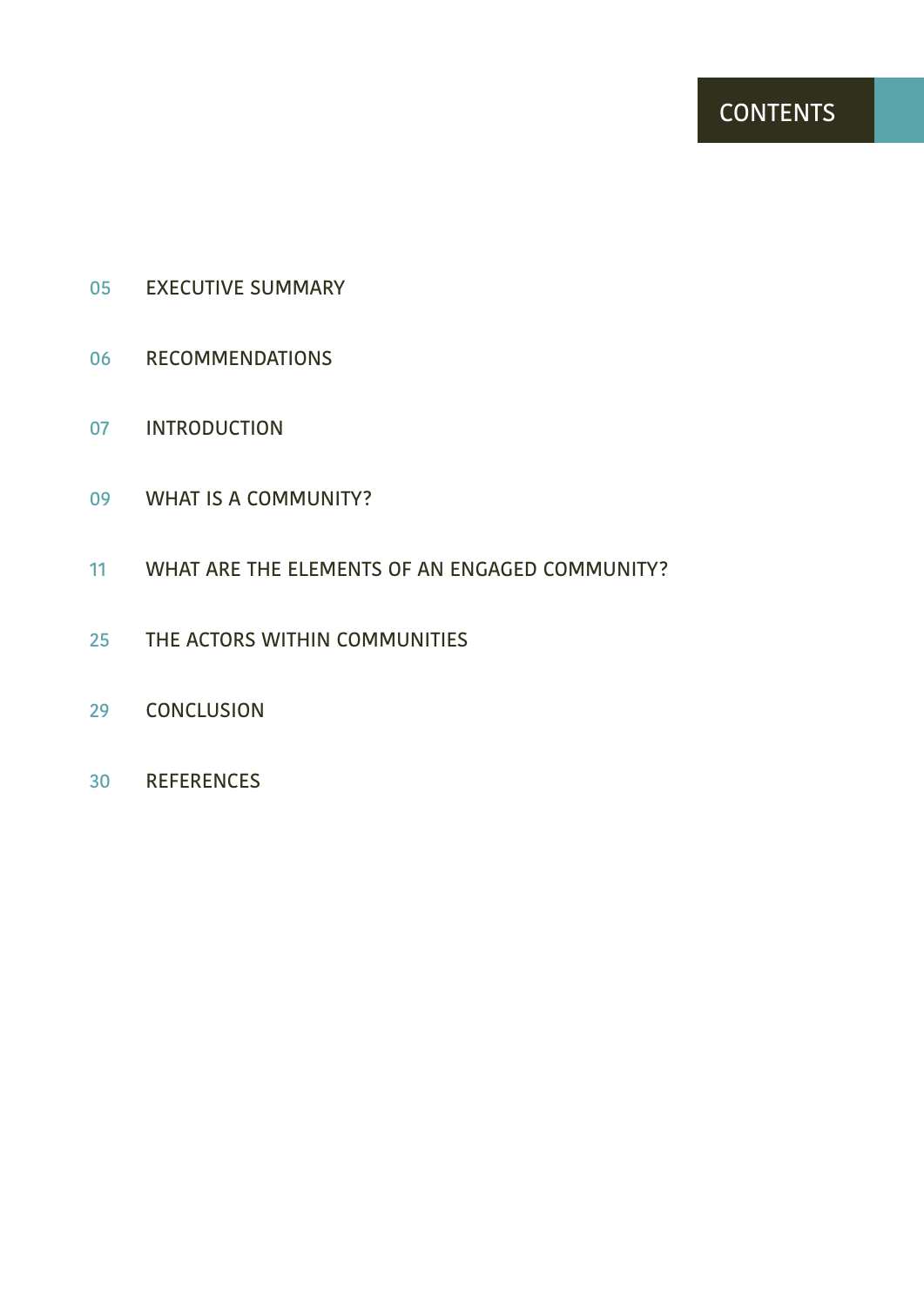#### ABOUT THE HELEN CLARK FOUNDATION

The Helen Clark Foundation is an independent public policy think tank based in Auckland, New Zealand, at the Auckland University of Technology. It is funded by members and donations. We advocate for ideas and encourage debate, we do not campaign for political parties or candidates. Launched in March 2019, the foundation issues research and discussion papers on a broad range of economic, social and environmental issues.



#### OUR PHILOSOPHY

New problems confront our society and our environment, both in New Zealand and internationally. Unacceptable levels of inequality persist. Women's interests remain underrepresented. Through new technology we are more connected than ever, yet loneliness is increasing, and civic engagement is declining. Environmental neglect continues despite greater awareness. We aim to address these issues in a manner consistent with the values of former New Zealand Prime Minister Helen Clark, who serves as our patron.

#### OUR PURPOSE

The Foundation publishes research that aims to contribute to a more just, sustainable and peaceful society. Our goal is to gather, interpret and communicate evidence in order to both diagnose the problems we face and propose new solutions to tackle them. We welcome your support, please see our website **[helenclark.foundation](https://helenclark.foundation/)** for more information about getting involved.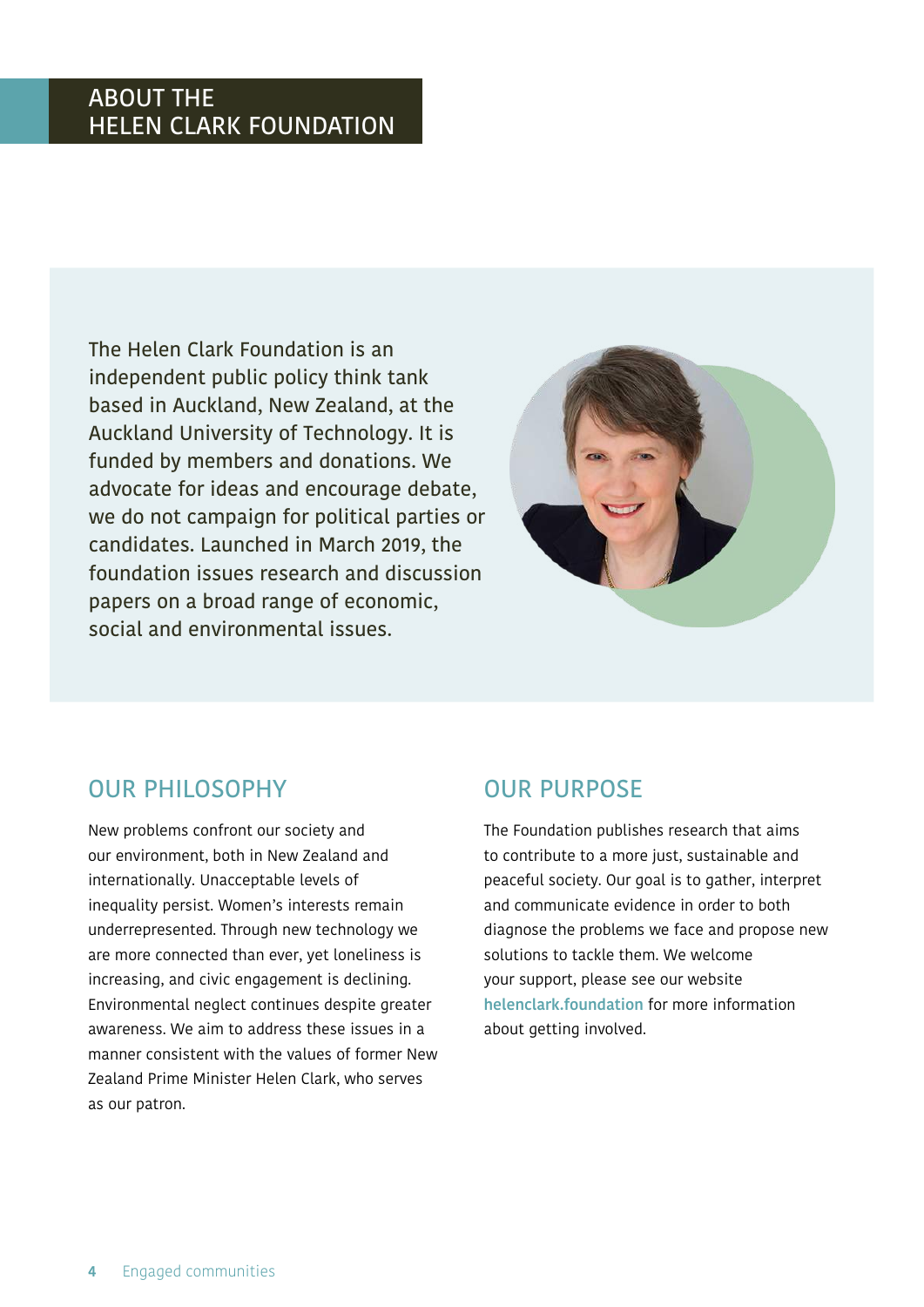#### EXECUTIVE SUMMARY

Informed and engaged communities are central to a healthy democratic society. Engaged communities have high levels of community knowledge, cultural vibrancy, and civic participation. Given their importance, local government should be striving to foster engaged communities.

The best way to do that is to create genuine opportunities for vibrant and authentic community engagement. Enabling effective community engagement requires a focus on process. It requires genuine relationship building, deep and diverse community interaction, and a respect for and integration of local expertise.

Instead, local government is currently focusing on very different measures of success. For example, one common measure of whether a community is engaged is local government voter turnout. While decreasing turnout is not necessarily representative of lower confidence in a person's local community, it's indicative of low interest or confidence in public authorities, particularly with younger demographics.1 It also does not provide any insight into the substance of community engagement.

As a result, even if lower voter turnout does indicate lower community engagement, it provides little guidance on how to reverse that trend. Local governments need to look beyond artificial and short-term methods of pumping up voter turnout to the more fundamental trends driving lower engagement.

For local government to create space for communities to thrive and be engaged, they have to fully step into their role as enablers of community-led development. And they need to ensure that passionate individuals and handson helpers of communities of interest, place, and identity are supported. Paradigm shifts take time: flexibility, commitment, patience, perseverance from all parties is needed.

In our recommendations, we address how local government can support different types of community. The communities of place, interest, and identity we describe all have people who participate as active citizens within the community, formally and informally, paid and voluntary. Research shows that people's sense of belonging to a community is linked to their ability to understand and contribute to a shared vision. They must be given opportunities to have a voice and to feel confident their voice will be heard.

Empowering community-led development is complex, iterative, and long-term in nature. It depends heavily on community knowledge, needs, interests, and demands being shared with a local government body that is prepared to listen, respond, and share decision-making power. Meaningful and on-going partnerships can contribute to more informed decisions that reflect the vision of a greater portion of communities.

Local government must commit to fostering genuinely engaged communities to prevent an erosion of trust and cooperation, and to improve the lives of the people that they represent.

1 Nissen, S. (2019). Student political action in New Zealand. Wellington: BWB Texts.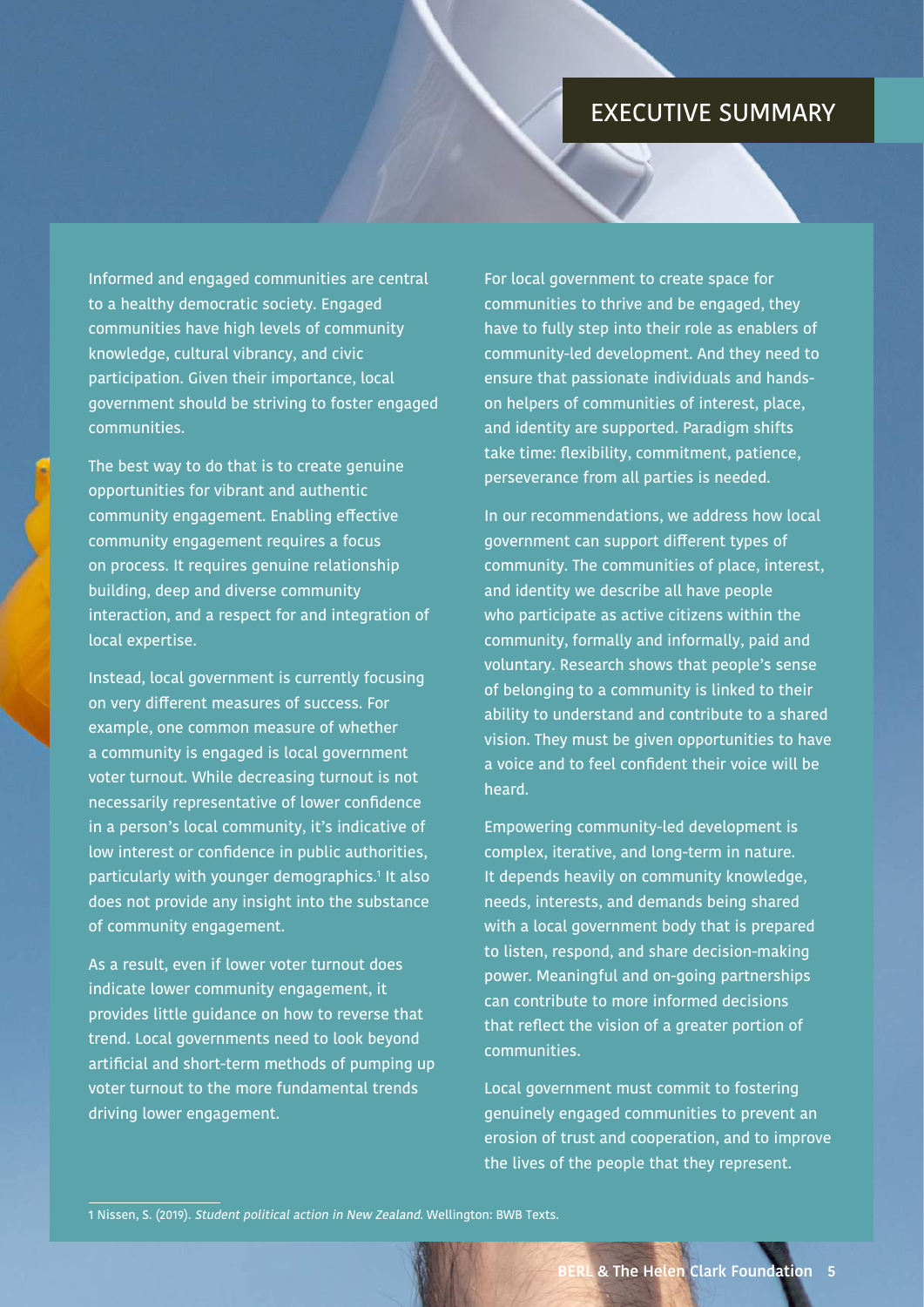'The future is made by thousands of people making small decisions every day about what they believe about the future and their role in it. By building up the civic commons to support the active sharing of public spaces and activities by a wide mix of people of different economic statuses, different ages, we can encourage people to make those decisions in a way that builds more informed, engaged communities, and a stronger democracy.'

Carol Coletta, urban revitalisation expert

Our recommendations are based on the premise that community-led engagement will make the difference needed to ensure engaged communities. These recommendations for local government authorities are:

• Provide space and resources for communityled development - build on local strengths, providing appropriate spaces for communities to gather, and resourcing community capability development

- Develop a strategy for effective use of social media and technology - have a cohesive organisation-wide social media strategy that is responsive to the demands of the community, and is resourced appropriately and adequately
- Have effective and meaningful diversity and inclusion strategies - create the conditions and environments necessary to enable communities to have a sense of belonging and connectedness, and encourage people to participate in community life and citizen engagement
- Build trusted partnerships and long-lasting connections - trust community leadership and take time to listen to the wisdom a community holds about their own experience, building trusted and reciprocal partnerships where community contributions are valued.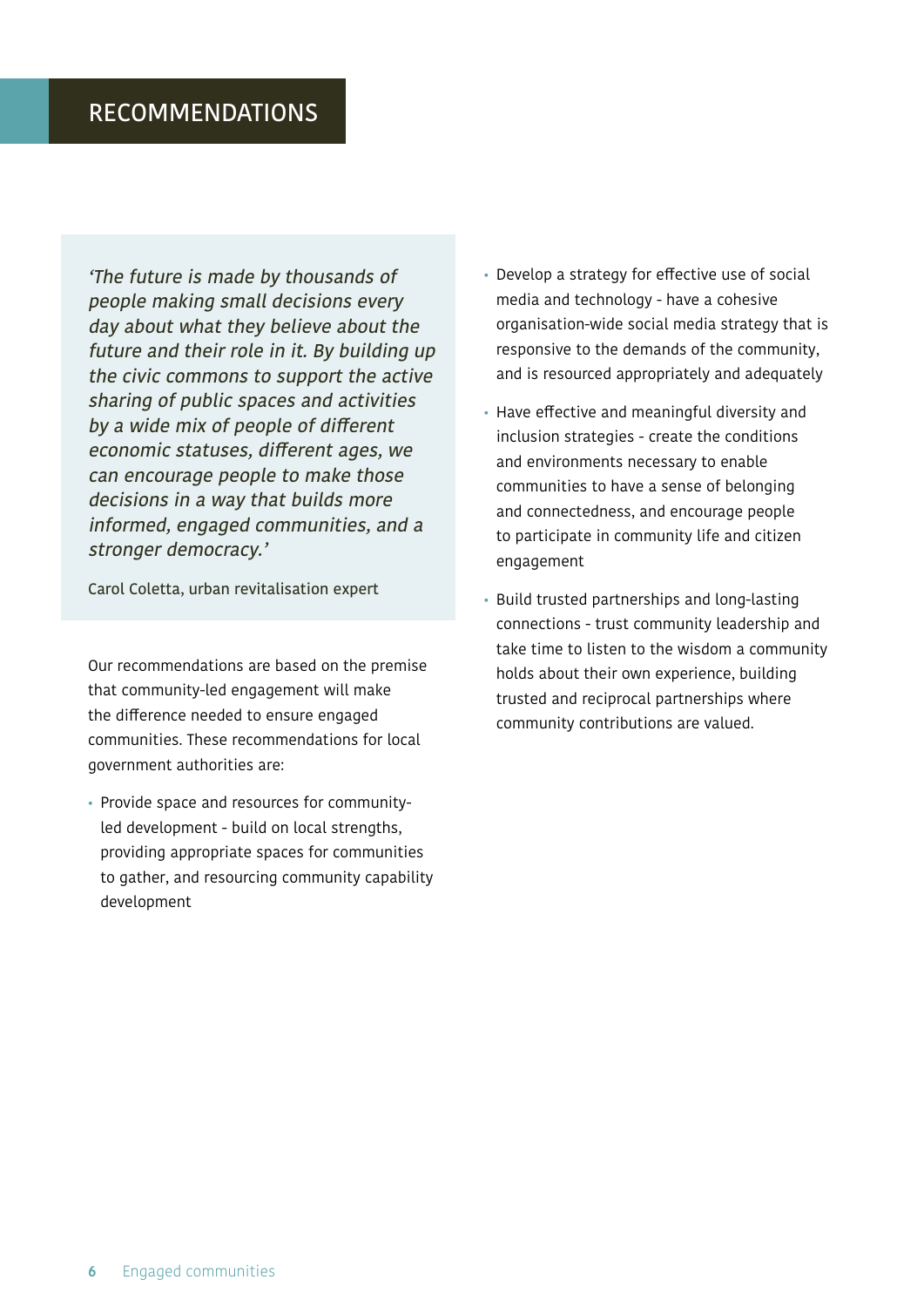This report explores dimensions that make communities engaged, looking within and beyond traditional definitions of community and community engagement frameworks. We began by talking with communities themselves, and asking what influences, directs, and also impedes, their ability to be engaged with local government. These dimensions are often driven by main "actors" that are within or engaging with communities, including wider society, institutions, and also technology.

The types of communities we describe include:

- Communities of place a community of people who live within the same geographical boundary, whether it be a village, town, or city
- Communities of interest a community of people who share a common interest
- Communities of identity a community of people who share common affiliations or experiences.

In reality, people belong to many different types of communities. The traditional emphasis on "place" in local government community engagement could be a barrier to other types of communities contributing. We argue for a reframing of the concept of community and for local government to recognise its role as an enabler of community-led development.

This report focuses on engagement by local authorities for the development of public policy. It provides clear recommendations to shape and better inform the development of community engagement tasks that could foster, inform, and lead to more engaged communities.

# Does community engagement equate to an engaged community?

There is growing anecdotal evidence that community disengagement is rising with lower participation in local democratic institutions across the country. One of the indicators of disengagement is local authority elections, where voter turnout has been declining in many areas of New Zealand since the 1980s. People may not be voting because they don't feel their voice matters, and they may not see their concerns reflected or heard in electoral and policy discussions.

This theory has some support through the findings of the Quality of Life Survey 2018.<sup>2</sup> The number of survey respondents who had confidence that their local council made decisions in the best interests of their city or area (32 per cent) was similar to the number who did not (33 per cent). More importantly, over half of the respondents perceived the public had only a small or no influence over the decisions of their local council (58 per cent). This figure was considerably larger than those who perceived a large or some influence (34 per cent).

If community disengagement becomes an increasingly prominent trend, it has profound implications for local governments. Critically, if communities are disengaged, trust in and respect for institutions erodes, and adherence to regulations reduces. This makes the role and function of local bodies increasingly difficult.

<sup>2</sup> http://www.qualityoflifeproject.govt.nz/pdfs/Quality-of-Life-2018.pdf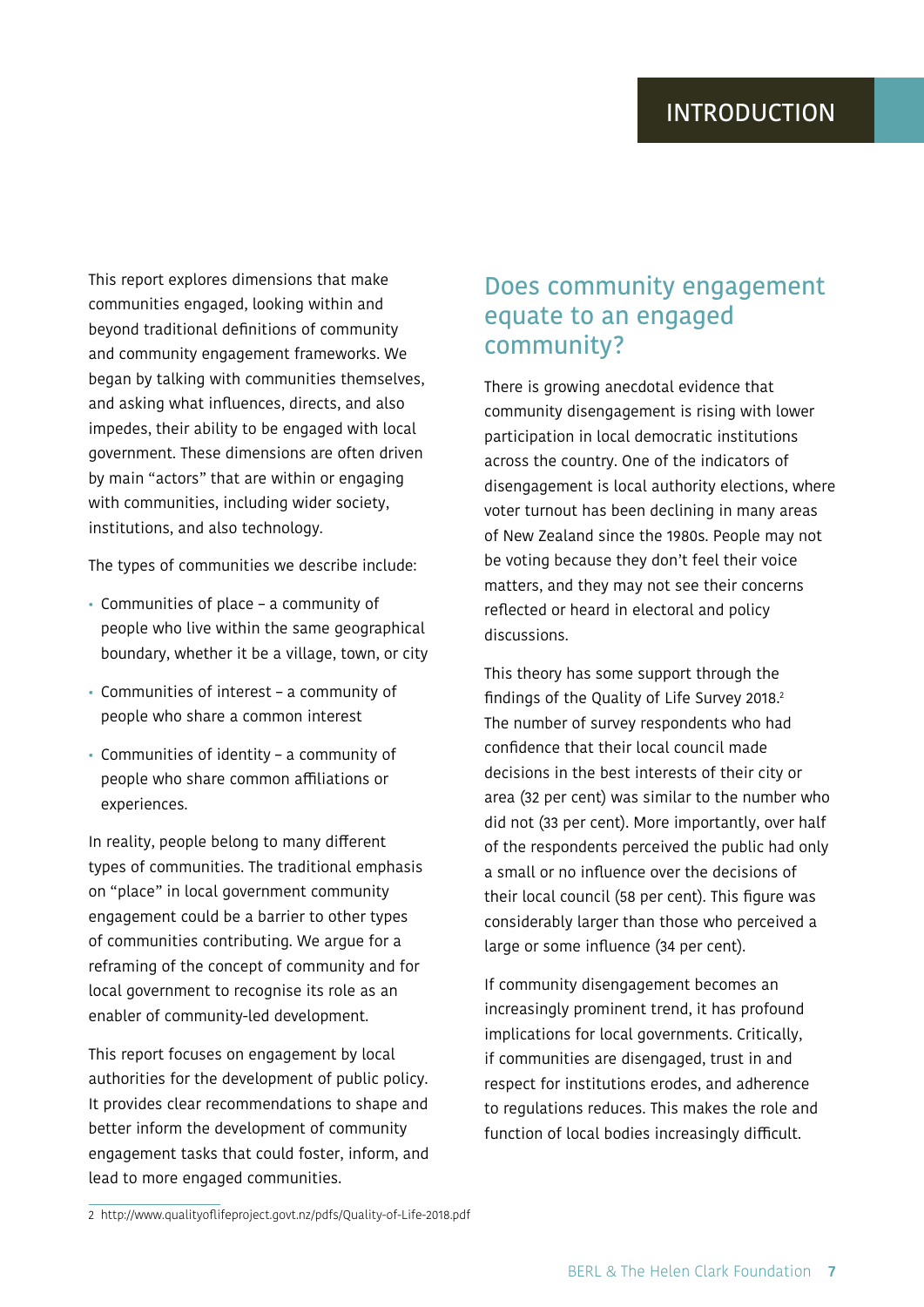

While there are almost as many definitions out there as there are people trying to define it, in its simplest terms, community engagement seeks to better engage the community to achieve long-term and sustainable outcomes, processes, relationships, discourse, decision-making, or implementation. Community engagement is on the run sheet for every local government project that impacts a lot of people. Public meetings in community halls, online surveys in emails and on websites, information stalls in local malls, fullpage infographics in free local press – these are standard community engagement tools.

Engaging with the community is needed to understand the views and preferences of people likely to be affected by, or interested in, a proposal or decision. If community voices are not heard, how will councils know which decisions have community support? If communities are disengaged, how can councils claim to reflect the values and aspirations of their communities? Do these community engagement efforts actually lead to engaged communities that participate, influence and own the decisions, policies and/or investments being made?

There is a world of difference between community engagement and an engaged community. And this world of difference has a substantial impact in the success of local body decisionmakers who want authentic public participation. Understanding the difference between the two may lead to greater understanding of what makes for high functioning, purposeful, and informed communities, in order to inform public policy, and drive more effective community engagement.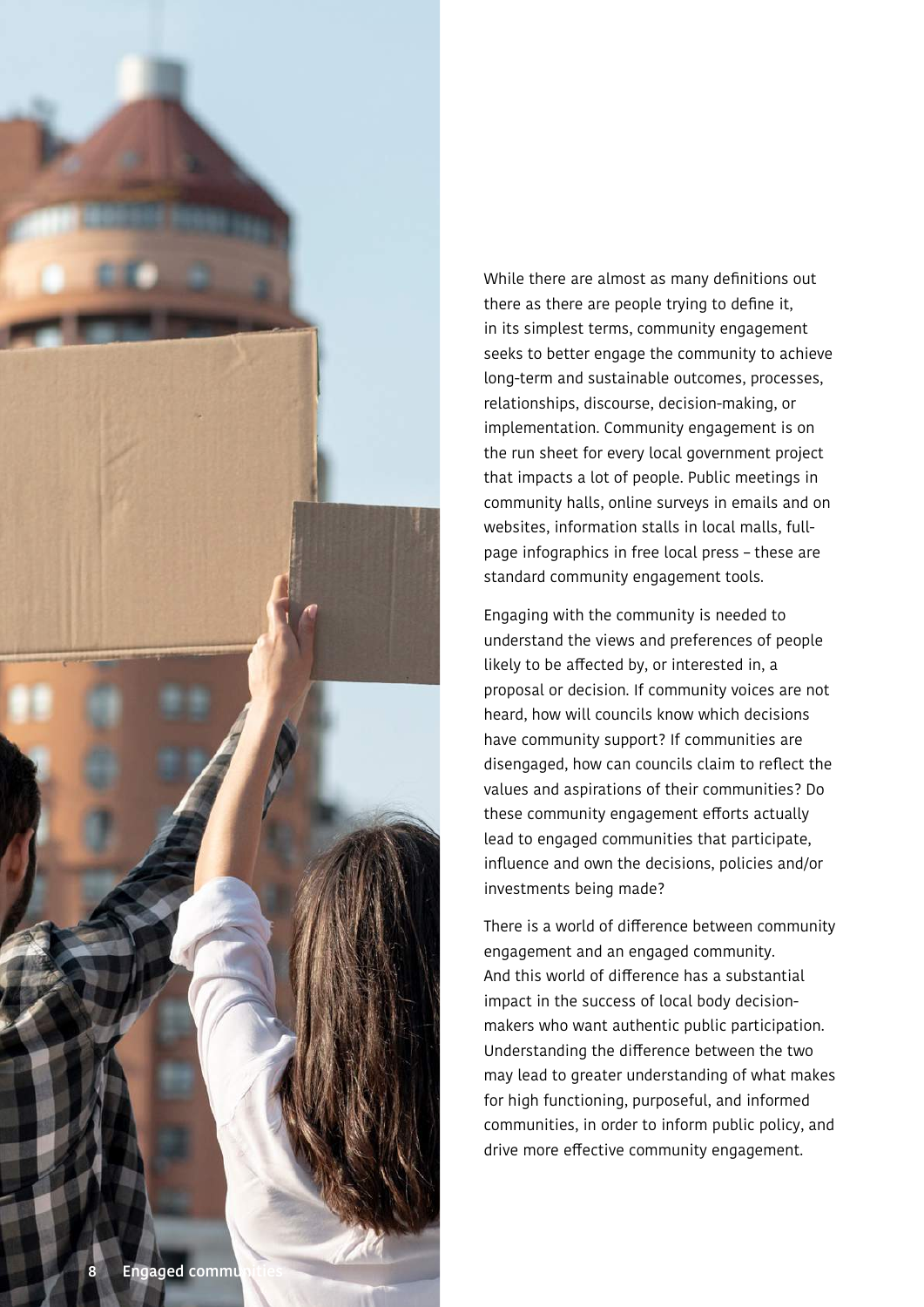'Ehara taku toa he toa takitahi, engari taku toa he toa takitini.'

'My strength is not that of a single warrior but that of many.'

Pāterangi of Ngāti Kahungunu

While a population is a broad measure of humans living in a geographical area, a community is more nuanced. A community is a social unit bonded by a something shared between or common to those in the social unit. This commonality may be geographical, like a neighbourhood or a town. Values, identity, social norms, interest, or circumstance may also be what binds a community together.

Within a geographic community, or community of place, there may be smaller communities, connected by the same religion, age, ethnicity, culture, life stage, or world view. These connections rely on trust, belonging, safety, and reciprocity – all key to building social capital.

# Social capital

Social capital has subtly different meanings depending on who is doing the defining. The Treasury describes social capital as:

"…the social connections, attitudes and norms that contribute to societal wellbeing by promoting coordination and collaboration between people and groups in society**. <sup>??</mark>**</sup>

Meanwhile, social capital theory talks about:

"…networks together with shared norms, values and understandings that facilitate co-operation within or among groups. <sup>994</sup>

And Statistics New Zealand defines social capital as a resource that is:

"…relationships among actors (individuals, groups, and/or organisations) that create a capacity to act for mutual benefit or a common purpose. 22ª

While non-Māori concepts of social capital often emphasise the role of "networks of civic engagement" or community organisations,<sup>6</sup> Māori views of social capital centre on:

- Whakawhanaungatanga extended whānau relationships and the norms embedded in these relationships, including whakapono (trust), tautoko (support), manaaki (care and generosity), tika (right actions or integrity), and hāpai (support)
- Tūrangawaewae knowledge of a specific "place" in society and a sense of belonging that transcends geography, connected to cultural values
- Informal and holistic relationships and networks, taking precedence over transactional or contractual obligations
- Whānui and whakapapa the defence, preservation and expansion of existing hapū

<sup>3</sup> https://treasury.govt.nz/publications/speech/social-capital-and-living-standards-framework

<sup>4</sup> Healy, K. (2005). Social work theories in context: Creating frameworks for practice. Houndmills: Palgrave Macmillan.

<sup>5</sup> Spellerberg, A. (2001). Framework for the Measurement of Social Capital in New Zealand. Wellington: Statistics New Zealand.

<sup>6</sup> Putnam, R. (2000). Bowling Alone: The Collapse and Revival of American Community. New York: Simon & Schuster.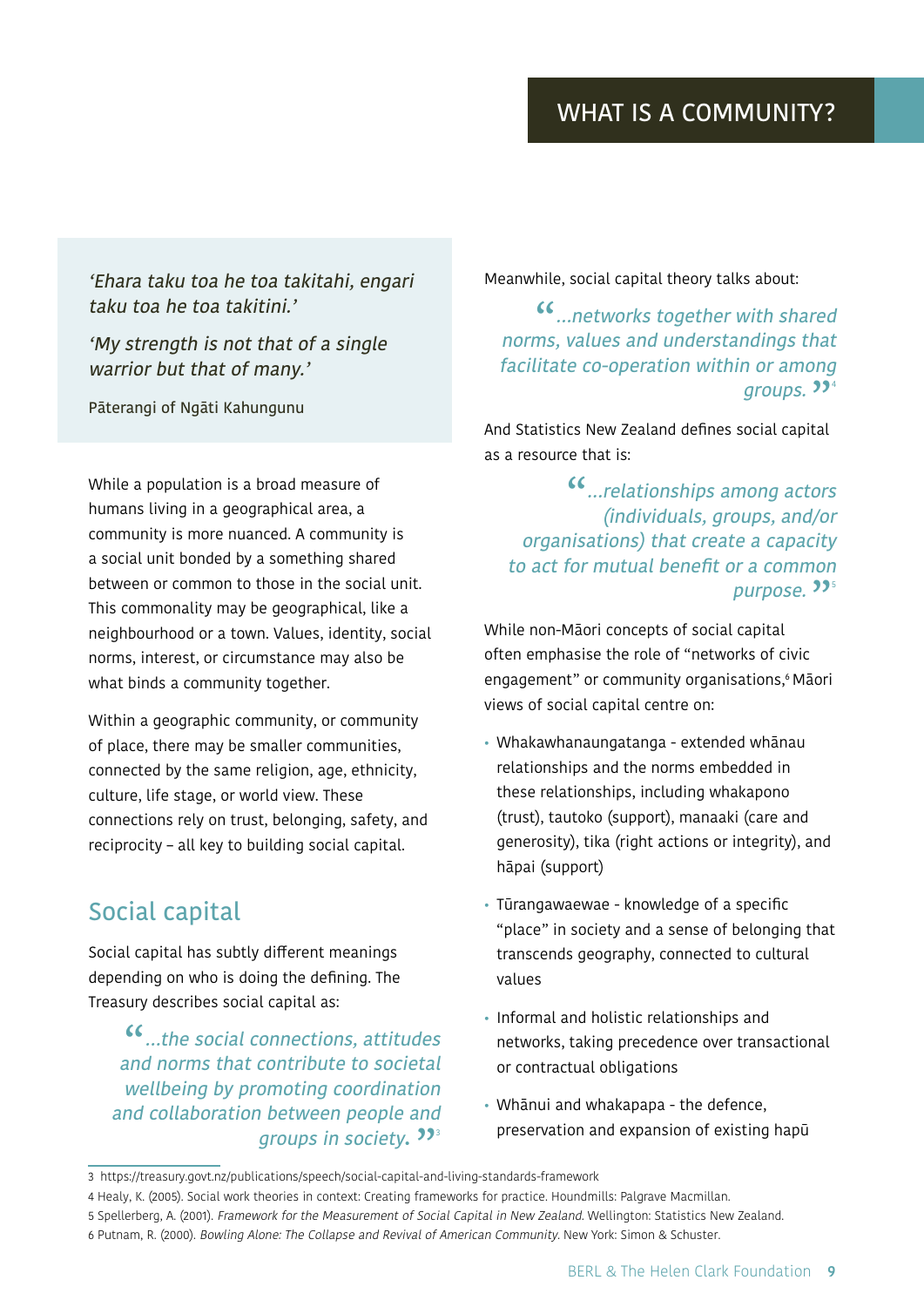and iwi communities, and taonga, such as language and culture<sup>7</sup>

What is common among these perspectives, is that social capital comes from the co-operation, sharing, communication, and trust that is characteristic of enduring human relationships within communities. Understanding the role of social capital and the diversity of communities is essential to local government enabling engaged communities.

A key element of social trust in local government bodies is whether they provide real value to the communities they serve.8 Whether value is being provided should be measured by the community, and not the organisation itself.

The effective measurement of social capital is perplexing as social capital is simultaneously a cause and an effect.9 The Treasury's Living Standards Framework makes an attempt, with indicators for civic engagement, generalised trust, and institutional trust. Social connections or relationships, mentioned in all of the above definitions, need context to be able to make meaning. A Treasury paper on social capital states:

<sup>"</sup> Unless we know the activities, purposes and values that connect the members of a group, it is impossible to know in advance whether this group adds to or detracts from the sum of public social capital. 22<sup>10</sup>

And this is the challenge for local government – how do they know the activities, purposes and values of their communities?

# Wellbeing at a local government level

The Local Government (Community Wellbeing) Act came into force in May 2019, reinstating social, economic, environmental and cultural wellbeing to the purpose of local government after they were repealed in 2012. The Act reinforces the role of local government in promoting community wellbeing, and working in partnership with their communities to identify and articulate their wellbeing aspirations.

Understanding community needs from a broader perspective will enable councils to consider the four wellbeings when planning strategies, resource allocation, and other activities. A crucial step is for local government to harness the collective knowledge, skills, and experiences of their communities. And this requires understanding just what types of communities they have in the first place.

<sup>7</sup> Williams, T, & Robinson, D. (2001). Social Capital Based Partnerships, a Maori Perspective from a Comparative Approach in Building Social Capital. Wellington: Institute of Policy Studies.

<sup>8</sup> https://ssir.org/articles/entry/six\_ways\_to\_repair\_declining\_social\_trust#

<sup>9</sup> Portes, A. (2000). The Two Meanings of Social Capital. Sociological Forum, 15(1), 1-12. Retrieved from http://www.jstor.org/ stable/3070334

<sup>10</sup> https://treasury.govt.nz/publications/dp/start-conversation-value-new-zealands-social-capital-html#section-9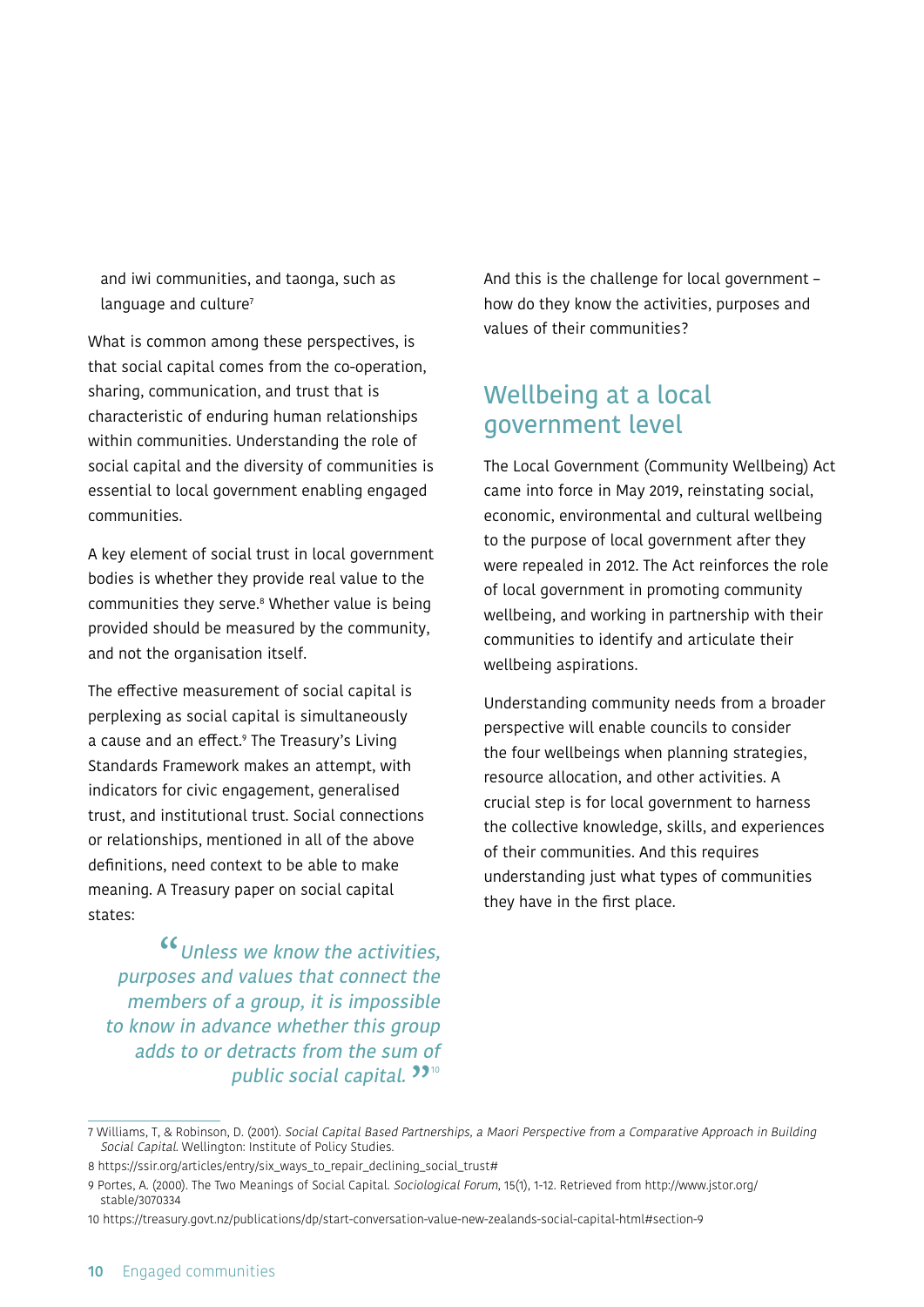Communities are not built of friends, or of groups with similar styles and tastes, or even of people who like and understand each other. They are built of people who feel they are part of something that is bigger than themselves: a shared goal or enterprise, like righting a wrong, or building a road, or raising children, or living honourably, or worshipping a god. To build community requires only the ability to see value in others, to look at them and see a potential partner in one's enterprise.

#### **Suzanne Goldsmith, author**

Exploring the elements that influence, direct, or impede the development of an engaged community is the first area of focus. We know that these elements may differ depending on the type of community, so we will look at these dimensions within various communities, such as a community brought together by shared interest trying to bring about change, a community brought together by geographic boundaries, and a community brought together by external events or situations. People are often a part of more than one type of community, but are likely to more strongly identify with a particular community at different points in their lives. All of these community types need to see themselves represented or reflected in local or central policy.

# Communities of place

Communities of place, sometimes called spatial communities, are defined by geographic location and boundaries. People may live, work, socialise, attend school, shop, or engage in recreation activities within a community of place. The location is what brings everyone together, with varying levels of interaction and an assortment of values and beliefs. Somehow, through this diversity, shared cultural norms and processes develop, and this becomes the "flavour" or character of a community.

One such community is Paekākāriki, a village on the Kāpiti Coast, bound by the coastline to the south and Queen Elizabeth Park to the north. Located off State Highway One, the village has a population of around 1,700. This figure is unlikely to grow at the rate of other communities on the Kāpiti Coast given the lack of spare land to fill with houses, and houses being on septic tanks impacts the ability to subdivide sections.

Paekākāriki residents are fiercely proud of their village with a long history of tolerance and creativity, and a culture of volunteering and community-driven action. The community made the news in 2016, forming the Paekākāriki Housing Trust after long-term residents and valued members of the community struggled to find a home after the rental they'd lived in went on the market.<sup>11</sup> The Housing Trust website states, "A good community is no accident". Their objectives are:

11 https://www.stuff.co.nz/business/property/87809909/paekakariki-wants-to-buy-home-for-beloved-resident-who-cant-afford-to-stay-there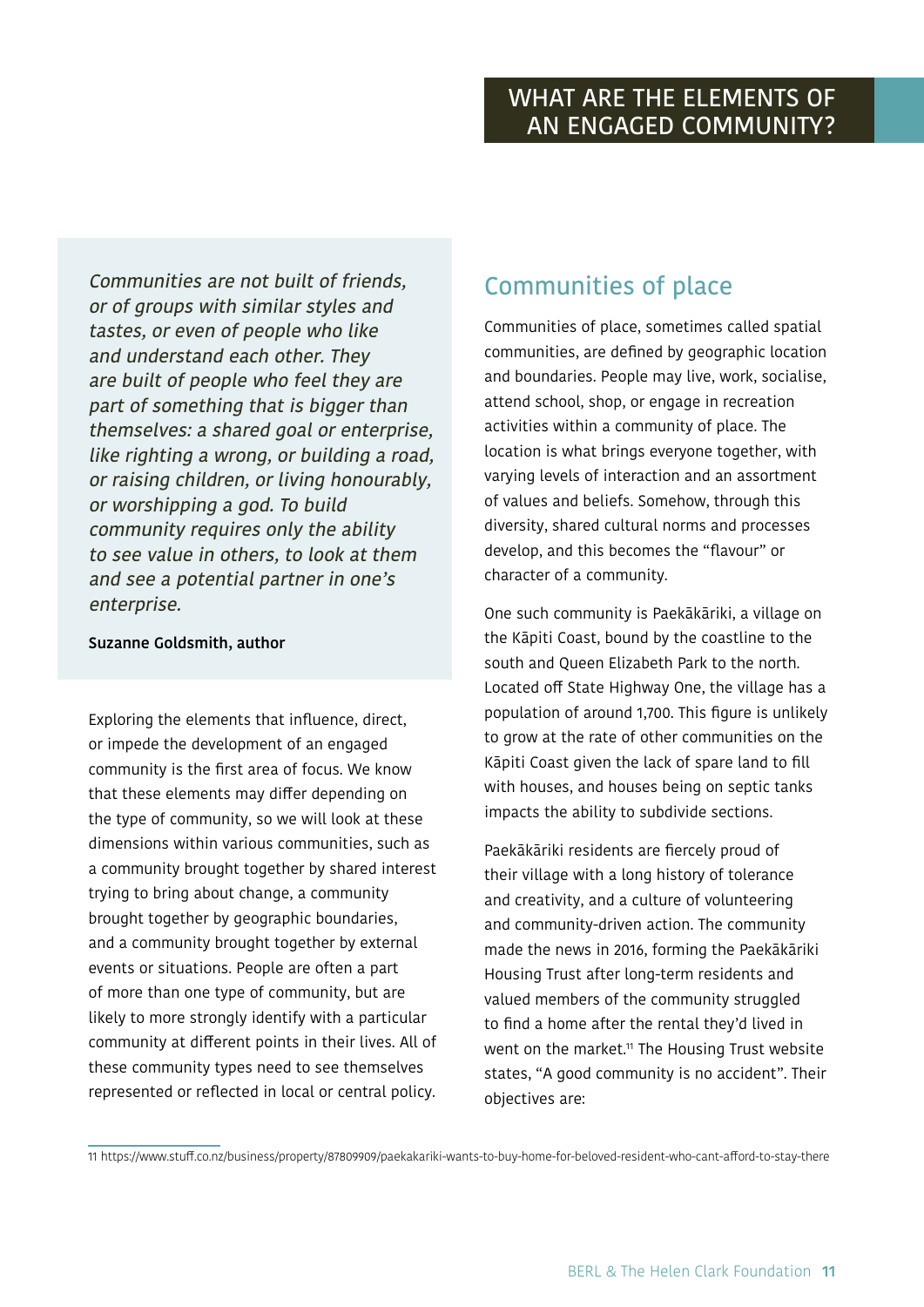- **1.** To help ensure a strong, diverse and connected community by assisting those people in need to access affordable and appropriate housing in Paekākāriki.
- **2.** To recognise mana whenua's special connection to this land.12

As part of the second objective, the Trust is supporting the re-establishment of a marae for Paekākāriki mana whenua hapū, Ngāti Haumia.



Source: John Nicholson/Stuff

The community also came together to purchase and renovate St Peter's Village Hall from the Anglican Church in 2007. Previously underutilised and falling apart, the Hall is now a hub of activity with monthly markets, regular music events, repair cafés, community meetings, recreation activities, weddings, birthdays and general celebrations. The hall is run by the Paekākāriki Community Trust, with a core principle that, "All activities of the Trust will be within a

framework that retains the existing character of Paekākāriki". One of the Trust's aims is, "To encourage the economic and social sustainability of Paekākāriki to help ensure that local services are retained for the benefit of present and future generations".

A third charitable entity, the Paekākāriki Informed Community Incorporated (PICI), publishes a website with community notices and information, and runs a community radio station.<sup>13</sup> The website states, "Paekākāriki is an engaged and expressive community" and the platform sources content from the collective community. Between 2001 and 2011 PICI generated a local newspaper, Paekākāriki Xpressed, with independent journalism and community classified notices.

The common thread weaving through the various charitable structures and other community activities is a pride in the special character of Paekākāriki, and a desire and willingness to take actions to enable that character. The initiatives have been born of the community to meet needs identified within the community, and with solutions provided by the community. Like many such communities, there is a core group of passionate individuals and visionaries who bring in others to get action happening. The community-led local activity has generated employment opportunities for some, while for others, it leads to strengthening community ties.

Elected officials in Kāpiti are said to understand and value the character of the village, but a gap between governance and operations is felt by

<sup>12</sup> https://www.paekakarikihousingtrust.org/about 13 http://paekakariki.nz/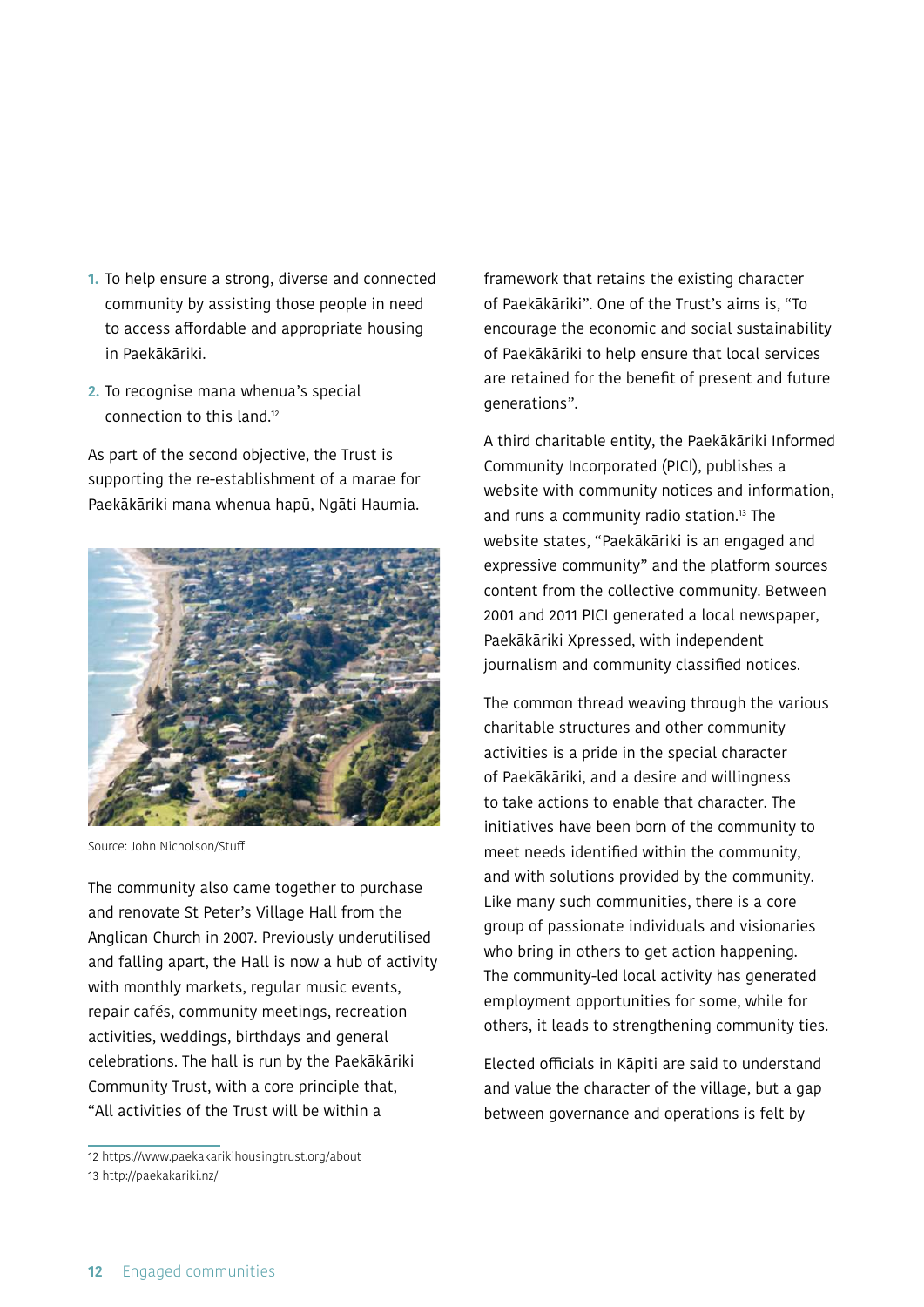those in the community who feel administrative obstacles don't always reflect this understanding. The community board says greater collaboration is needed between the different arms of council so finer details can line up with the bigger picture. They also identified that a plain-English organisational structure is needed to help find who to speak with in particular situations.

#### Case study: a well run community board

An important enabler of community engagement in our example community of place is the Paekākāriki Community Board. Community boards were established as part of local government reforms 1989 as a way of bringing local government closer to their communities. Auckland now uses local boards, a distinct model with different delegations.

The Paekākāriki Community Board is a vehicle for the community voice and for locally led development, including the Paekākāriki-Pukerua Bay escarpment track that is now an extension of Te Araroa trail. Conscious of their role as community liaison and the advocate for Paekākāriki in Kāpiti Coast District Council meetings, the Board holds their meetings at accessible times, including evenings and weekend afternoons, to increase community participation and transparency.

The role of a community board is to—

- **a.** Represent, and act as an advocate for, the interests of its community; and
- **b.** Consider and report on all matters referred to it by the territorial authority, or any matter of interest or concern to the community board; and
- **c.** Maintain an overview of services provided by the territorial authority within the community; and
- **d.** Prepare an annual submission to the territorial authority for expenditure within the community; and
- **e.** Communicate with community organisations and special interest groups within the community; and
- **f.** Undertake any other responsibilities that are delegated to it by the territorial authority.

Source: Local Government Act 2002 s52

The legislation provides substantial powers of delegation but this is dependent on the how supportive the council of the day is of this community-led structure. A recent study found local councils are using community boards in very different ways, with some boards having little influence over local services.14

Where community boards have the potential to differ from councils, is in setting the agenda. While traditional community engagement by councils can be "top-down" with the council

14 Hammond, C., & Hammond, D. (2019). Serving New Zealand? A 2018 Survey of Community Boards. Nelson: Business Lab.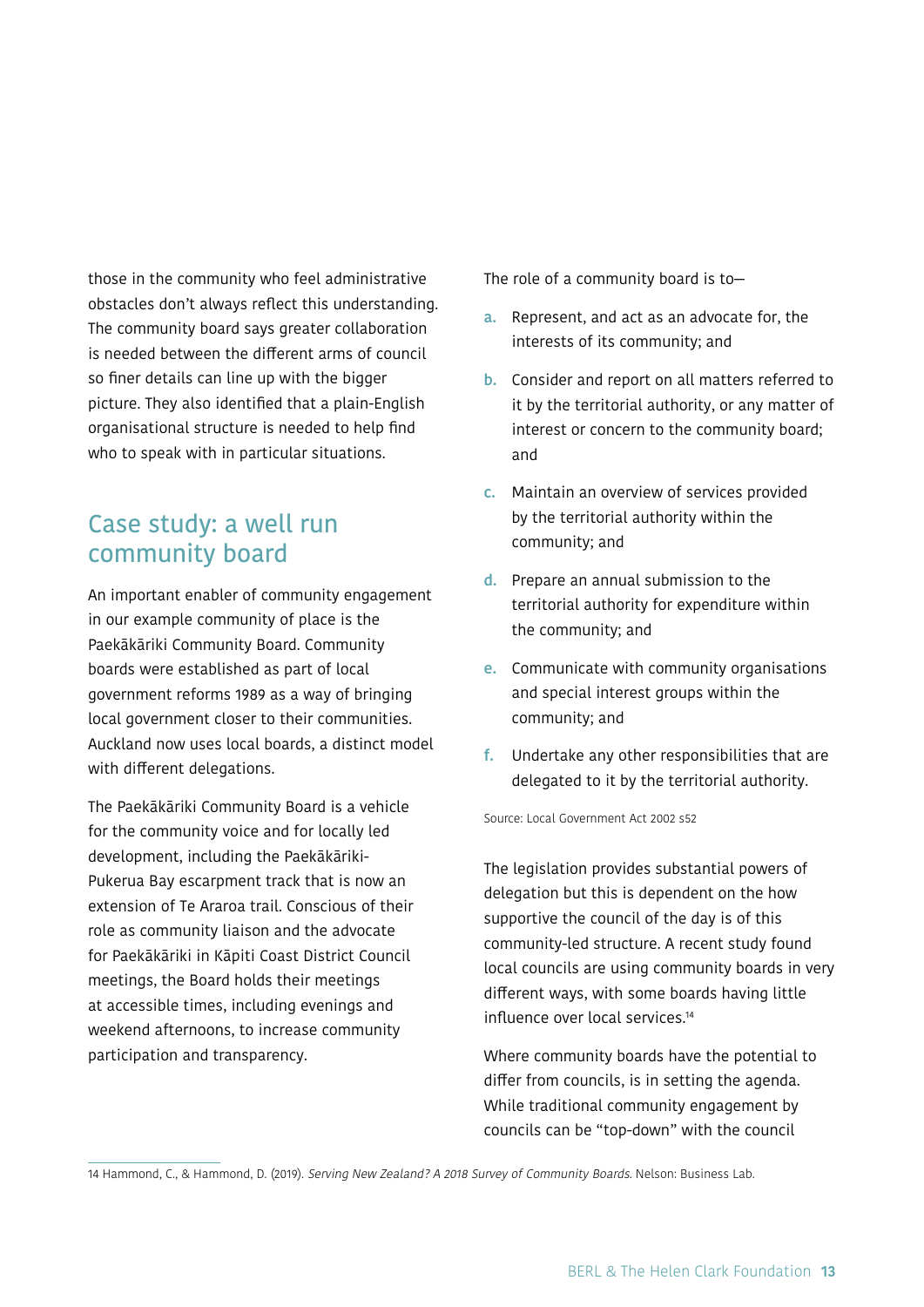deciding what problems it needs to solve, community boards can be a form of grassroots and participatory democracy, supporting communities to decide the problems they need solutions for.

One of the recommendations of the Hammond and Hammond (2019) research was that councils recognise and support the capability of community boards, noting that place-shaping is more resilient when boards are empowered to lead local decisions. We support this recommendation in areas where the community board model is utilised.

## Communities of interest

Communities of interest are brought together by a shared interest, such as housing, arts, sports, or the environment. Members of this type of community may live in different areas, and have different backgrounds or values. As a collective, whether organised or loose, they draw attention to a common problem or interest, and seek solutions to bring about change.

**"The value in this form of community is** in their ability to help each other to do things better or quicker or cheaper than they could do if each person worked on their own. The more energy and excitement they have the more quickly their problems get solved. People get to know each other and talk to each other,

although they might not even meet face to face or work together every day. Some might be at every single event, some might only come to one. Some might already know a lot about the problem, others might know nothing, but these people can still help the rest of the group by saying what they think about ideas or passing on what they have learned to other people they know. $33^{\frac{15}{15}}$ 

In 2018, a Swedish teenager, Greta Thunberg, began striking from school with a homemade placard that read "skolstrejk för klimatet" (school strike for climate). She sat outside the Swedish Parliament every Friday demanding politicians take stronger action and develop policies addressing climate change. Thunberg subsequently organised a global school strike for the climate, and on 15 March 2019, an estimated 1.4 million students from more than 100 countries joined Thunberg in walking out of school for a day and calling for action from their governments.<sup>16</sup>

In New Zealand, the movement was picked up by a young environmental activist, Sophie Handford, and grew nationwide via social media. The 15 March strike saw over 20,000 young New Zealanders take to the streets and make their voices heard, with an additional strike on 24 May. A third strike took place on 27 September, and this time an estimated 170,000 New Zealanders took part across the country.

<sup>15</sup> https://www.healthknowledge.org.uk/public-health-textbook/organisation-management/5b-understanding-ofs/socialnetworks#develop

<sup>16</sup> https://www.theguardian.com/environment/2019/mar/19/school-climate-strikes-more-than-1-million-took-part-say-campaignersgreta-thunberg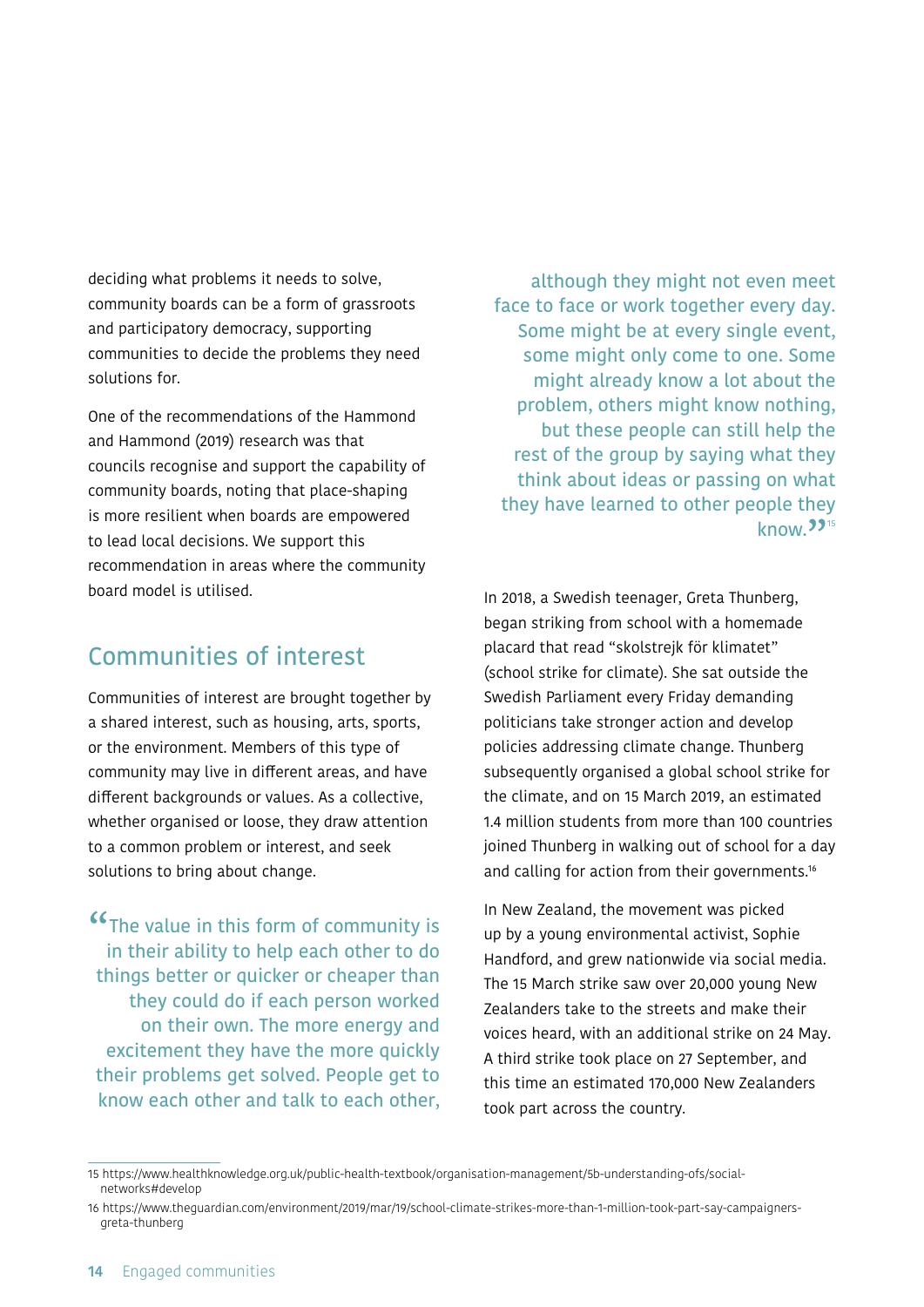

Source: Monique Ford/Stuff

School Strike 4 Climate is now broader than the school strikes, with an active network of young people, some as young as eight years old, in towns and cities across the country continuing to plan and take action. They hold weekly video chats discussing regional activities, including meeting with central and local government representatives. Most have never met in person but they are united by their concern. While some media are focusing on kids striking, the group say striking from school is not the issue and they're not doing it because they think it is fun.

Sophie Handford, was elected to the Kāpiti Coast District Council in October 2019, after campaigning on having a council climate change committee established.

Their manifesto makes clear their demands, centred around Government "doing everything in their power to limit global warming to 1.5 degrees to safeguard our right to a future on Earth".17 Councils across New Zealand have responded, with some declaring a climate emergency and committing to targets of net zero carbon emissions by 2050.

<sup>17</sup> https://www.schoolstrike4climatenz.com/about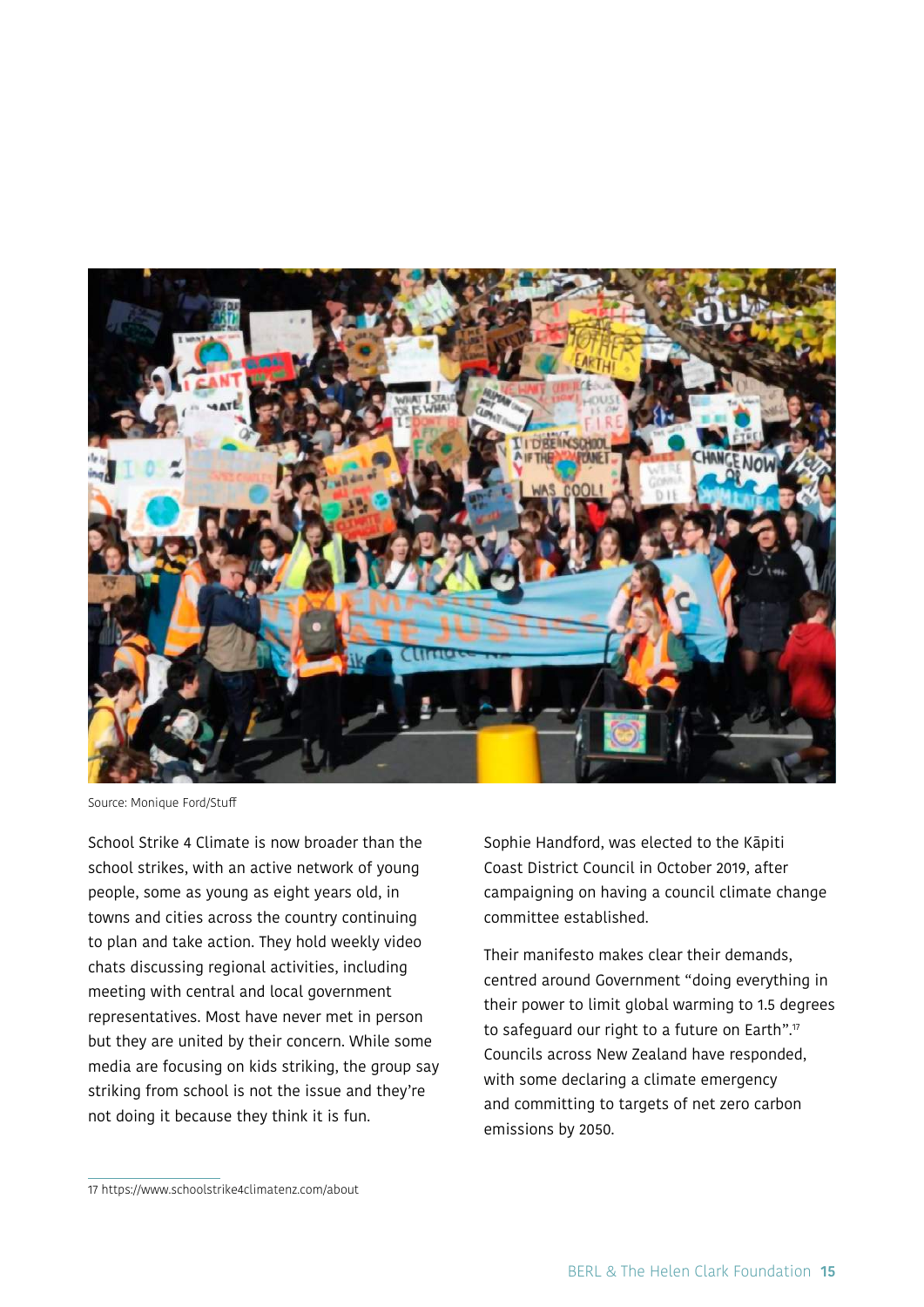What is unique about the School Strike 4 Climate movement is that while united nationally with savvy use of social media to promote and coordinate, they are also very locally based. The website has resources for any interested young person to give speeches, make posters, meet local political representatives, or organise their own school strike. The video chats are open to anyone who wants to take part and leaders are very conscious about making sure everyone has space to talk and is supported. This is a campaign aimed squarely at enabling and empowering the youth voice.

Their focus is nationwide mobilisation – learning about civic engagement, presenting at council meetings, and holding local and central bodies to account. They said it can be hard to feel meaningfully engaged when their ideas and voices are not valued as much as adults. A significant barrier is that council meetings are often held during the day, which makes it challenging for school children and young people to attend. An additional obstacle is that young people have to enter into an unfamiliar space to have a voice. They feel that non-voters are often not considered in the picture even though they also live in the communities that elected officials represent.

Genuinely uplifting youth voices is key, and this requires councils be bold and visionary. It requires them to recognise that they hold a lot of power, and it is up to them to make space for youth. One way to make space is to hold meetings in the evenings or weekends when

young people can attend. Another way to lessen the power dynamic is to go into youth spaces, such as schools and youth centres, to hear their concerns. Enabling the youth voice also requires councils listening openly and authentically, and keeping in contact, directly inviting them to speak at meetings and events, and following up on concerns raised.

Similarly, genuinely hearing youth concerns means going onto their platforms, such as social media and online forums. Local body officials and staff in local government need to be active on social media in the same way they are active on the phone, on email, and out in the community. The use of online platforms encourages broader citizen participation in decision-making, and increases satisfaction with, and trust in, local government.18 Essentially, it is about building good and long-lasting relationships with all community citizens, not just the ones who vote.

## Recommendation - Provide space and resources for community-led development

In order to focus wider than where people live and what they do there, local government can look to communities of interest for broader views and concerns, and create space for community-led development. For community-led development to thrive, local governments need to support community capability to have common ground and shared interests, and to find their voice. Context matters: what works with each

<sup>18</sup> Schmidthuber, L., Stütz, S., & Hilgers, D. (2019), Outcomes of open government. International Journal of Public Sector Management. Vol. 32 No. 5, pp. 438-456. https://doi.org/10.1108/IJPSM-02-2018-0056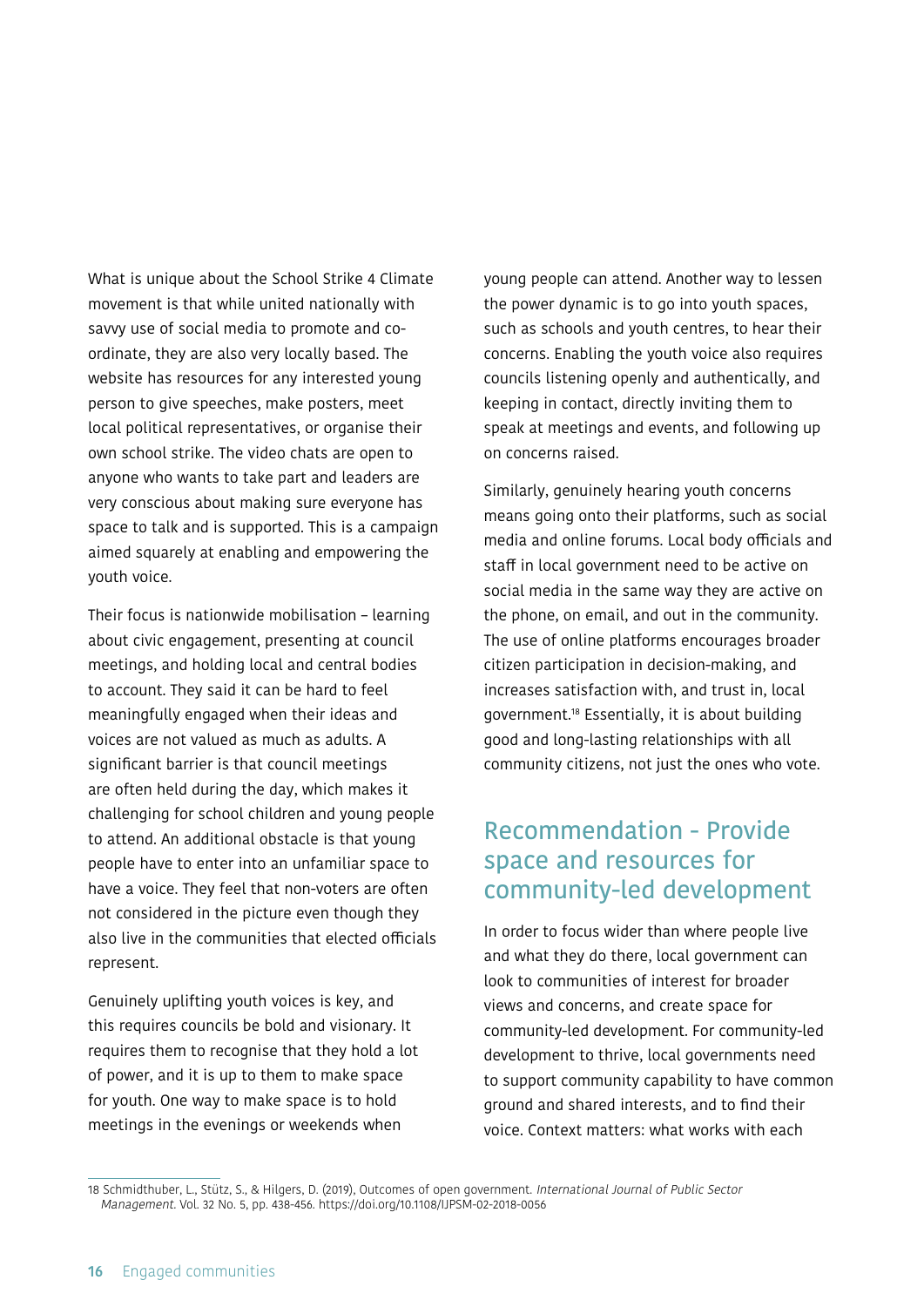community may differ, and this is the value of community-led development.

This means it's about building on what the community has already and progressing in small steps – communities need to own the change and lead where possible. Local body enablers are there to support, connect, advise, guide, resource, inform, and leverage. By valuing the knowledge that the community has about their own experience and the visions that community has, local governments can operate from a strengths basis.

Local governments can also support communityled development by providing appropriate spaces for communities of all types and interest to gather. They can encourage and resource socially inclusive spaces for people to meet and connect, such as farmers markets, creative spaces, street parties, music/cultural festivals, as well as the usual meeting spaces on council agendas. Spaces may be physical or virtual: what's important is they are consciously enabled, and made widely accessible.

Providing spaces and resources can shift the focus from "consuming" services to co-creating solutions. Those who are co-creators within communities, actively shape and invest time in communities they are involved in. They take responsibility for and within their communities as their communities are part of their identity.

Stepping into community-led development may also require resourcing for capability development in order to understand how to enable community. Expectations around local government process and outcomes may need to be balanced with where community needs, priorities and interests are.

## Recommendation - Develop a strategy for effective use of social media and technology

Having a range of communications channels for different types of engagement with different groups and types of community is vital, such as sending texts to mobile phones, using a variety of social media, having printed materials, and opportunities for face-to-face interactions. Technology itself does not answer the question of how to transform people's concern about local events into deeper participation. However, we live in an increasingly digital world where people have expectations of easily accessible information, and prompt responses to queries.

Overseas research has shown millennials lead in the civic use of social media. Pew Research found that half of 18-to-29 year olds decide to learn more about political or social issues because of what they read on social networking sites.19 Fifty-seven per cent engage in political activity on social networking sites and nowhere else. When local governments consider how they communicate and engage with the different types of communities they serve, this type of within-community difference is crucial to keep in mind.

<sup>19</sup> https://www.pewresearch.org/topics/social-media/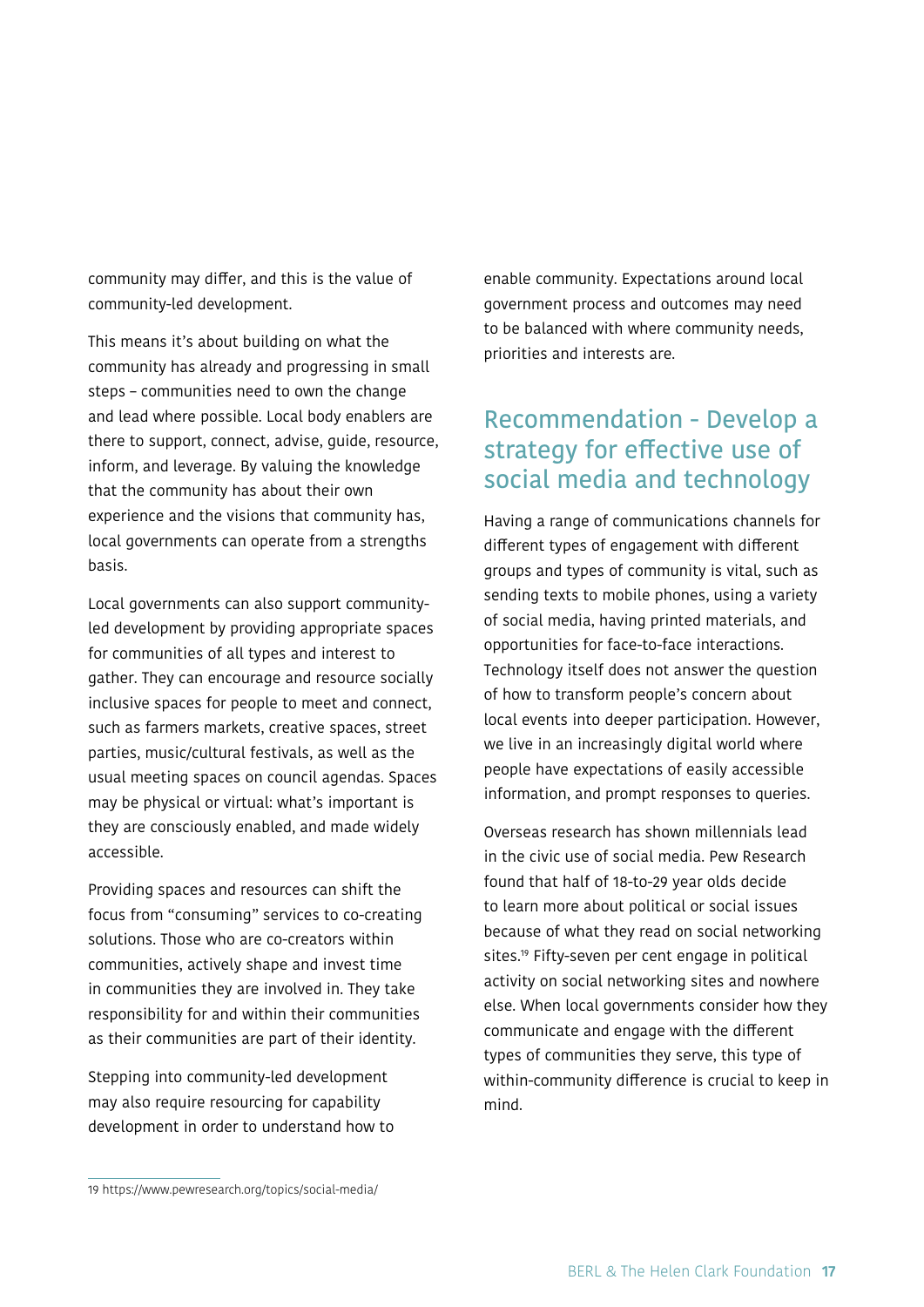The supply of local government social media needs to correspond with the demand from communities to engage through those channels. Social media conversations can be visible to wider community, and issues that emerge on social media are more likely to be raised in interpersonal forums, such as meetings. Having a cohesive organisation-wide social media strategy that is responsive to the demands of the community, and is resourced appropriately and adequately, is essential for a local body. An inactive Facebook page or a Twitter feed with only one staffer from one department posting one-way sources of information is not going to increase social media visibility or effectiveness.

## Communities of identity

Communities of identity are brought together by common affiliations or experiences. Identity can come in many different forms, some of which could be related to a specific personal feature, such as ethnicity, gender, hapū, sexuality, age, religion, or ability, and others which may be situational, such as people who are homeless, those caring for an elderly parent, or refugees. Communities formed around people actively involved with an aspect of their identity can create safe spaces to discuss concerns, and receive shared understanding and support from peers. These types of communities may

be formal, as in Rainbow Youth or the Islamic Women's Council of New Zealand, or they may be informal community networks, like the deaf community.

Migrants to New Zealand are one type of community of identity. They carry with them cultural understandings, language, traditions, values, and beliefs that can be different to those they find when they arrive. Each year, thousands of people emigrate from around the globe to make New Zealand their home. The number of people living in New Zealand who were born overseas reached 1,001,787 people in the 2013 Census. The percentages of people who were born overseas were:

- 25.2% in 2013
- 22.9% in 2006
- 19.5% in 2001

Our migrant population is also becoming more diverse: while in 1961, 70.1 per cent of those born overseas were born in England, Scotland, or Australia, these countries accounted for 30.4 per cent of migrants in 2013 (Table 1). In comparison, China, India, Republic of Korea, and Philippines accounted for 22 per cent of migrants in 2013, up from 5.2 per cent in 1961.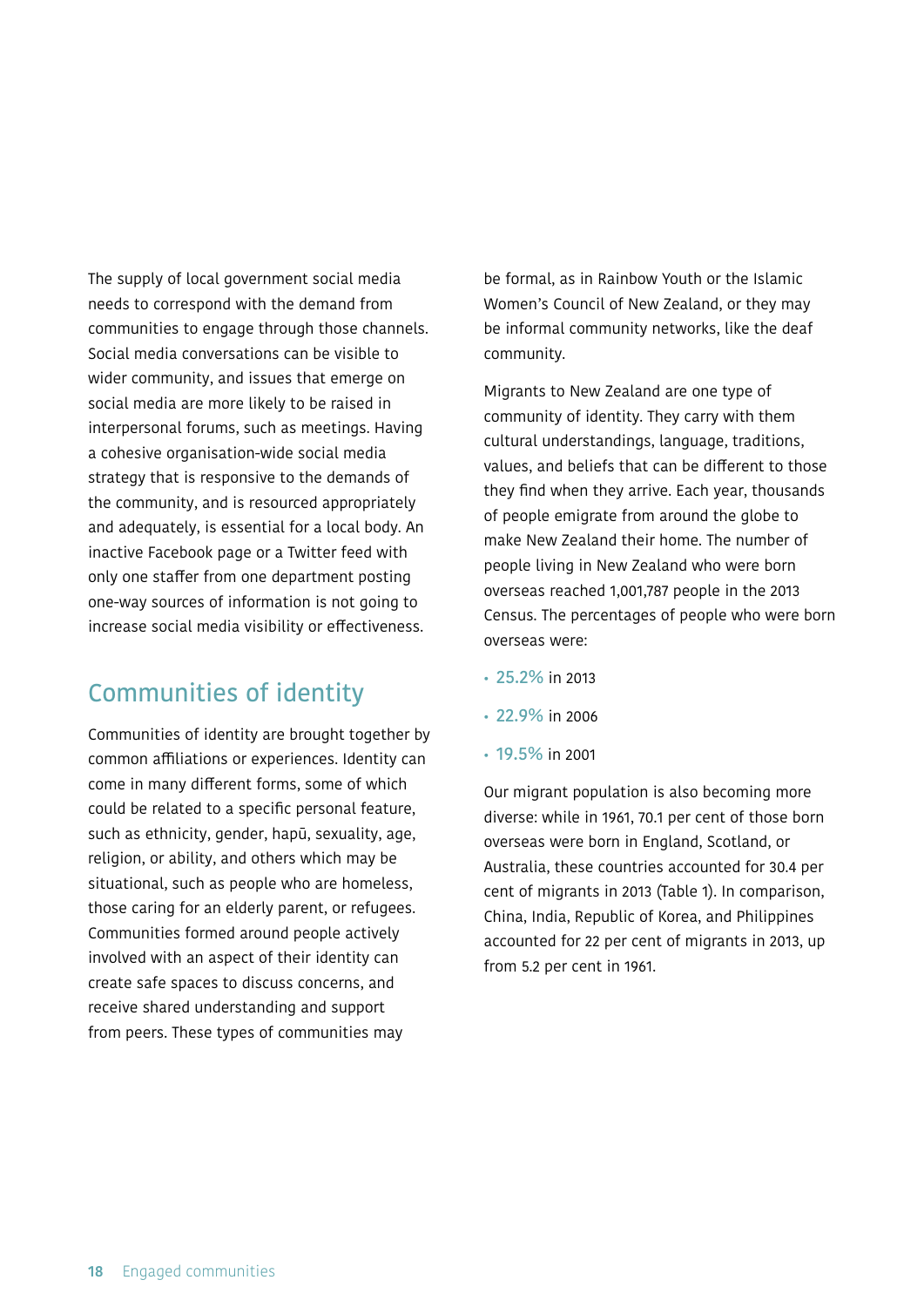| <b>Birthplace</b>           | <b>Overseas-born living</b><br>in New Zealand (#) |                       | Per cent of overseas-<br>born people (%) |                       |
|-----------------------------|---------------------------------------------------|-----------------------|------------------------------------------|-----------------------|
|                             | 1961<br><b>Census</b>                             | 2013<br><b>Census</b> | 1961<br><b>Census</b>                    | 2013<br><b>Census</b> |
| England                     | 154,869                                           | 215,589               | 45.7                                     | 21.5                  |
| China, People's Republic of | 4,194                                             | 89,121                | 1.2                                      | 8.9                   |
| India                       | 4,752                                             | 67,176                | 1.4                                      | 6.7                   |
| Australia <sup>1</sup>      | 35,412                                            | 62,712                | 10.5                                     | 6.3                   |
| South Africa                | 2,190                                             | 54,276                | 0.6                                      | 5.4                   |
| Fiji                        | 3,039                                             | 52,755                | 0.9                                      | 5.3                   |
| Samoa <sup>2</sup>          | 4,449                                             | 50,661                | 1.3                                      | 5.1                   |
| Philippines                 | 33                                                | 37,299                | 0.0                                      | 3.7                   |
| Korea, Republic of          |                                                   | 26,601                | $\ddotsc$                                | 2.7                   |
| Scotland                    | 47,078                                            | 25,953                | 13.9                                     | 2.6                   |

**Table 1: Ten most common countries of birth in 2013 for the overseas-born resident population**

1. Includes Australian external territories.

2. At the time of the 1961 Census, Samoa was called Western Samoa. Symbol: **..** figure not available

The New Zealand Federation of Multicultural Councils Inc. (Multicultural New Zealand) is a non-government umbrella organisation for the migrant and ethnic communities of New Zealand. Their primary role is to promote, support and share information among 62 Regional Multicultural/Multi-Ethnic Councils and New Zealand Newcomers Networks, as well as youth, women's, seniors, and business advisory councils. They also represent ethnic, migrant and refugee communities at a national level.

Multicultural New Zealand is volunteer led, with over 320 volunteers contributing more than 44,000 hours annually of their time to support programmes in the regions. These programmes include:

Source: Statistics New Zealand

• Huarahi Hou – an initiative developed in partnership with tāngata whenua, connecting migrants to their local iwi through marae based activities, such as noho marae and marae visits, to build mutual understanding and awareness of each other's cultures and values

20 Christchurch City Council has a multicultural strategy (https://www.ccc.govt.nz/assets/Documents/The-Council/Plans-Strategies-Policies-Bylaws/Strategies/Multicultural-Strategy.pdf) and Auckland City Council has an Ethnic Peoples Advisory Panel (https://www.advisorypanels.nz/).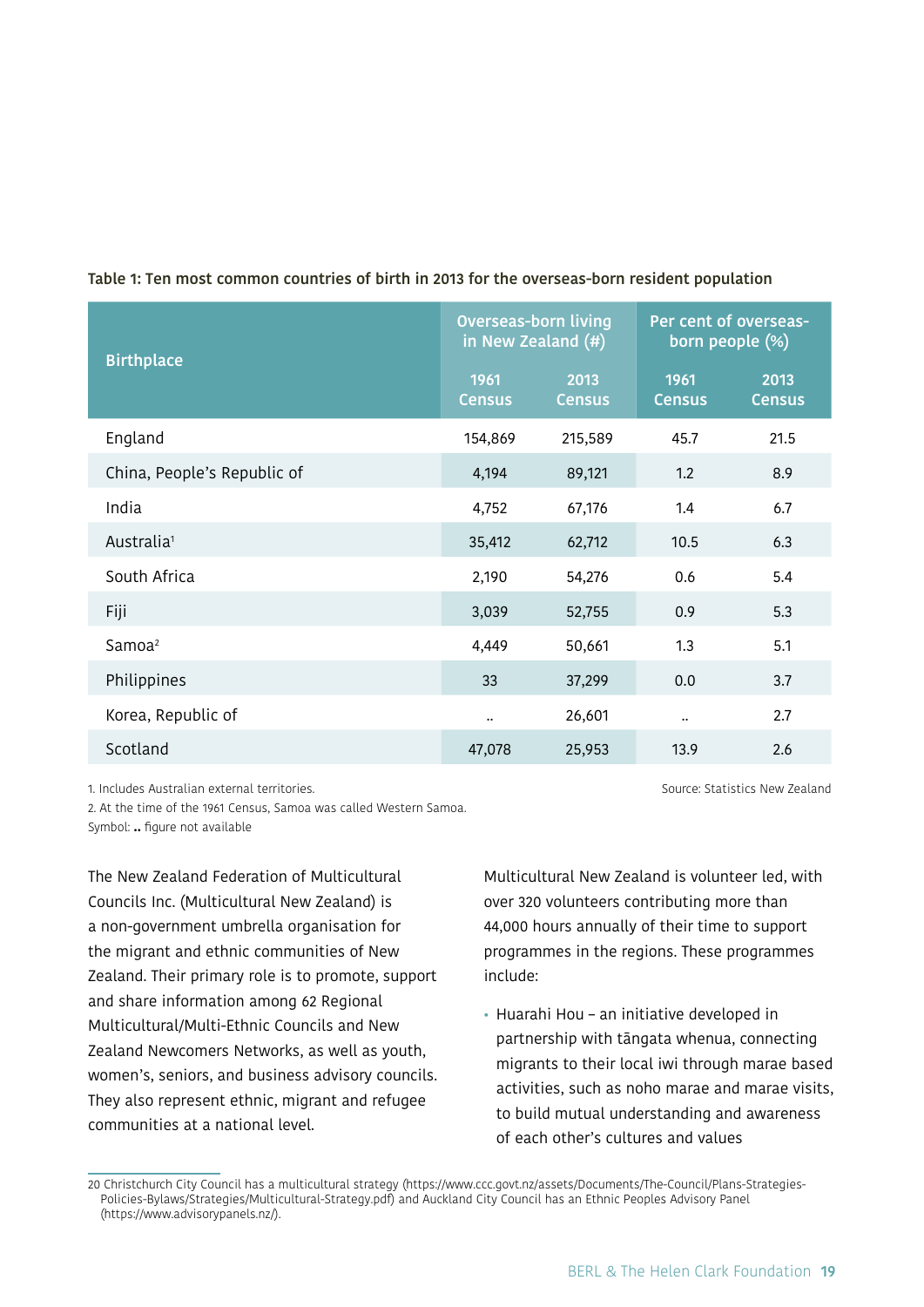- Social gatherings to combat social isolation, with coffee groups, group activities and outings playgroups, dinners, Migrants Meet and Share Gatherings, and other regular events providing social conversation and support for issues, and educating migrants about their new surroundings
- Pathway to successful settlement and employment: piloted in the Hutt Valley and Porirua, and including a conversational English programme in Palmerston North, this programme is for Syrian women who are refugees aimed at growing confidence as they settle into their new homes
- Organising multicultural and multi-ethnic festivals and sports events celebrating cultural diversity.

Different regional branches also work with their local government bodies, submitting to long term plans, while Multicultural New Zealand tends to work more with central government on the bigger picture. Nonetheless, as one of the most multicultural nations in the OECD, there is no still requirement for local or central bodies to have a multicultural strategy or to consider how to welcome migrants.20

Executive Director, Tayo Agunlejika, said that cultural competency and representation at governance level were major issues for migrants. He asked, "Who are the people around the table making decisions for communities of identity in particular? Are they from that identity, are they a peer? If communities of identity do not see themselves represented in decision making

bodies, there is a high risk of disengagement". Migrants, in particular, have connections into their communities and those relationships can help inform decision-making, but Tayo feels there is a lot of work to be done regarding migrants having seats at the decision table on issues that affect them. He described the actions of the Electoral Commission, which took a leadership role in this area:

"They invested into the community by connecting, engaging, establishing relationships, and building the trust of the community. They identified the leaders and influencers in that community, and employed them. Those people now work with their community, because they have the trust, the relationships, the mana, the voice, and they reflect their community. That community is now an engaged community - you cannot do community engagement when you haven't got engaged community.<sup>22</sup>

Tayo said the keys to making engaged community possible were honest sharing, open and brave listening, valuing people at grassroots through building authentic relationships, and supporting migrant development by co-designing with the community. He says the migrant community is becoming fatigued by transaction based community engagement.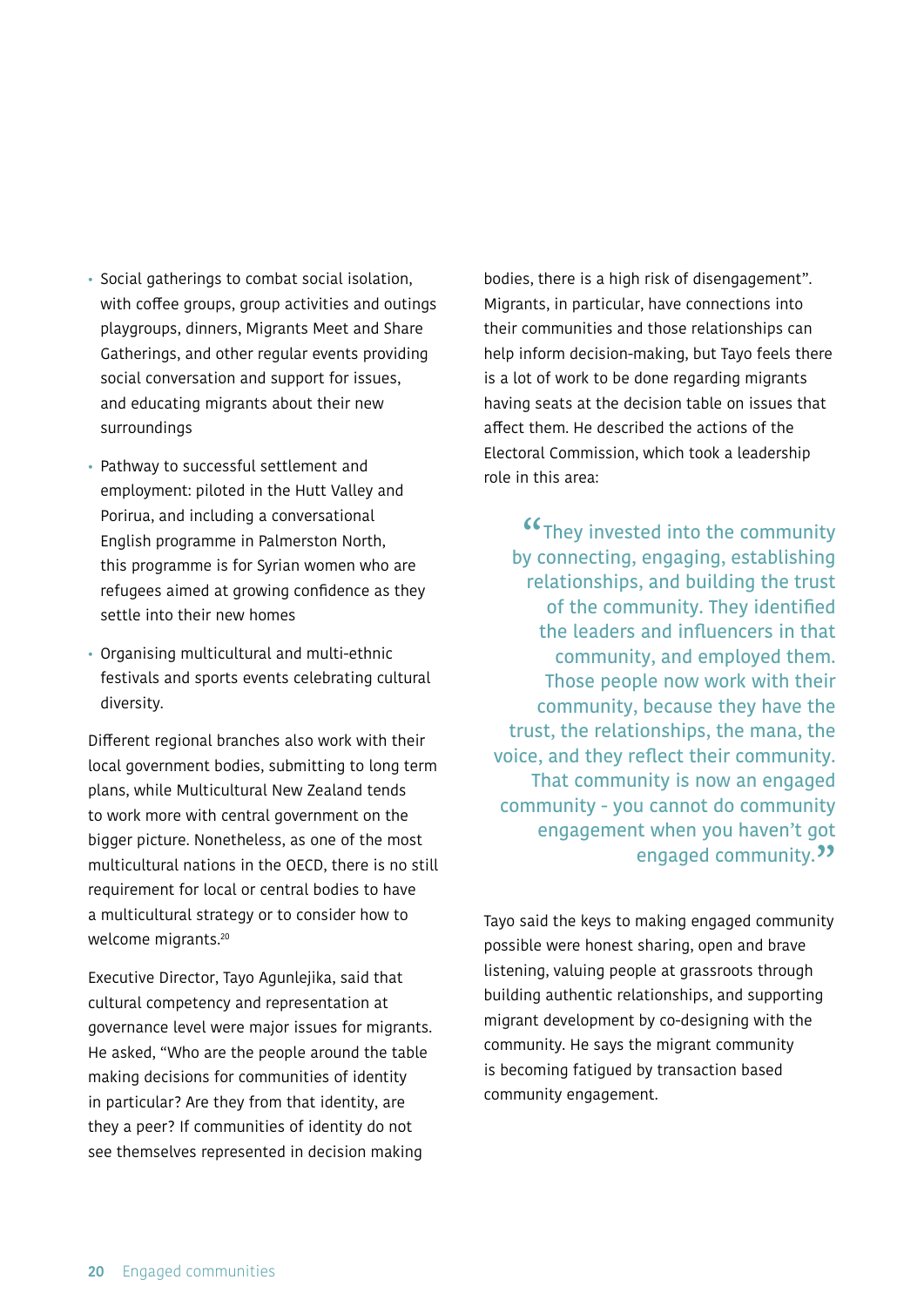Government bodies can't continue "to prescribe solutions and lead interventions - they should be working side-by-side with community, guiding them in trust and respect. Any intervention policy or programme has to be community owned, led and delivered through an asset based community development approach. This is imperative if we truly want to address community challenges like domestic violence, migrant labour exploitation, civic participation, and systemic marginalisation.<sup>22</sup>

"We enable, empower, and educate," he said, "That is how we build confidence in migrant communities". The question for policy makers should not be, "What does this community think about this issue?", but "How do I identify someone who is a leader and support them to enable bottom-up community-led interventions?"

## Recommendation – Have effective and meaningful diversity and inclusion strategies

When we're talking about communities of identity, we're talking about diversity. Diversity is a broad umbrella term used to describe layers of difference between people in terms of their:

- Migrant or refugee background
- Age and physical characteristics
- Ability
- Culture, nationality and language
- Values
- Religion, spirituality or beliefs
- Gender identity and sexual orientation
- Socio-economic status or background
- Education and qualifications
- Life experiences

Diversity encompasses respect, acceptance, and understanding the importance of recognising and encouraging the value of difference in communities. Consideration of diversity is vital in local government service provision and decision making, workforce practices, community development, and advocacy, and in designing built environments, public spaces, and facilities.

Inclusion is the partner to diversity, recognising that differences are strengths. Being inclusive requires intentionally addressing equity, access, and participation. In particular, those who are marginalised by circumstances may not be given opportunities to participate in traditional community engagement activities.

Ensuring there are effective diversity and inclusion strategies across local government activities is imperative to providing avenues for communities of identity to have a voice. Such strategies should aim to create the conditions and environments necessary to enable communities to have a sense of belonging and connectedness, and encourage people to participate in community life and citizen engagement.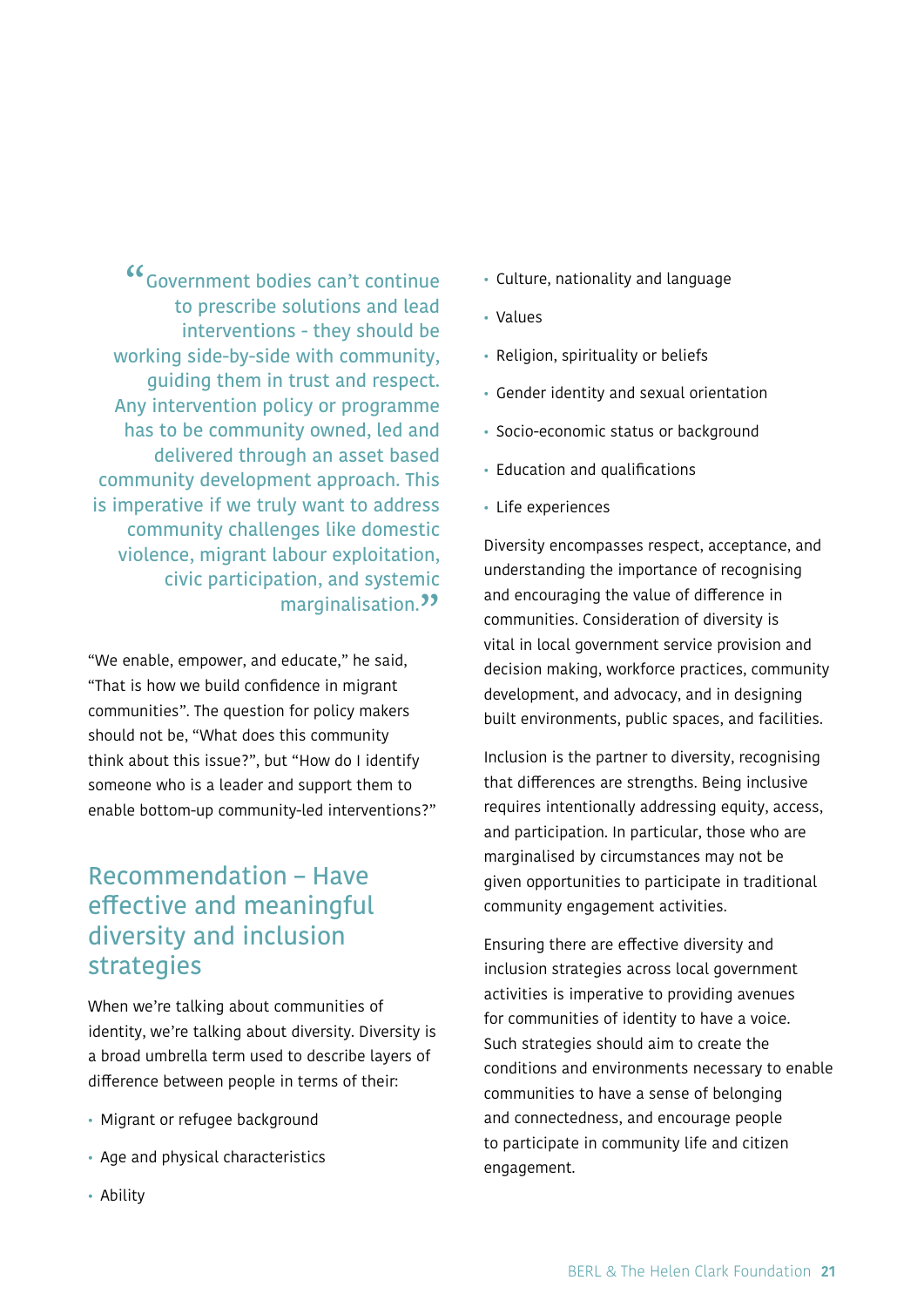Diversity and inclusion policies should be codesigned with the communities of identity they seek to include. Effective policies not only include priority areas and aims, but how these policies inform strategic actions. Strategies that flow from policies may include:

- Workforce practices
	- ˚ Anonymised recruitment and diverse interview panels
	- ˚ Flexible work policies and practices
	- ˚ Addressing gender and ethnicity pay gaps
	- ˚ Graduate and internship programmes
	- ˚ Diversity representatives as staff members
- Community development
	- ˚ Set specific diversity and inclusion goals for all business strategies
	- ˚ Sub-committees and advisory boards with diverse representation to reflect all identities within communities
	- ˚ Facilitate cross-cultural engagement, i.e. marae visits for new migrants
	- ˚ Promote inclusive engagement with the community
	- ˚ Social impact assessments to consider how decisions impact diverse communities
	- ˚ Adopt universal access principles and assess accessibility of community facilities
- ˚ Ensure external and internal communications, i.e. language, messaging, signage, and imagery, are representative
- ˚ Celebrate a breadth of cultural events.

A monitoring and reporting framework is essential to ensuring policies are meaningful and are having the intended impact. Any monitoring must reflect the views of the communities of identity a policy is seeking to include.

Local government can also consider community wellbeing when looking at broader resourcing, particularly through social procurement policies or through social investment strategies. Policies that enable economic and social change through locally-focused procurement can have significant positive impacts.

## Recommendation - Build trusted partnerships and longlasting connections

There is a well-known expression, "Nothing about us, without us", which conveys the concept of policy development and decision-making being made with the full and direct participation of communities that will be affected by that policy. It often refers to particularly oppressed or marginalised communities of identity, but also applies more broadly when thinking about the diversity of people within communities of all types and how they are represented and consulted.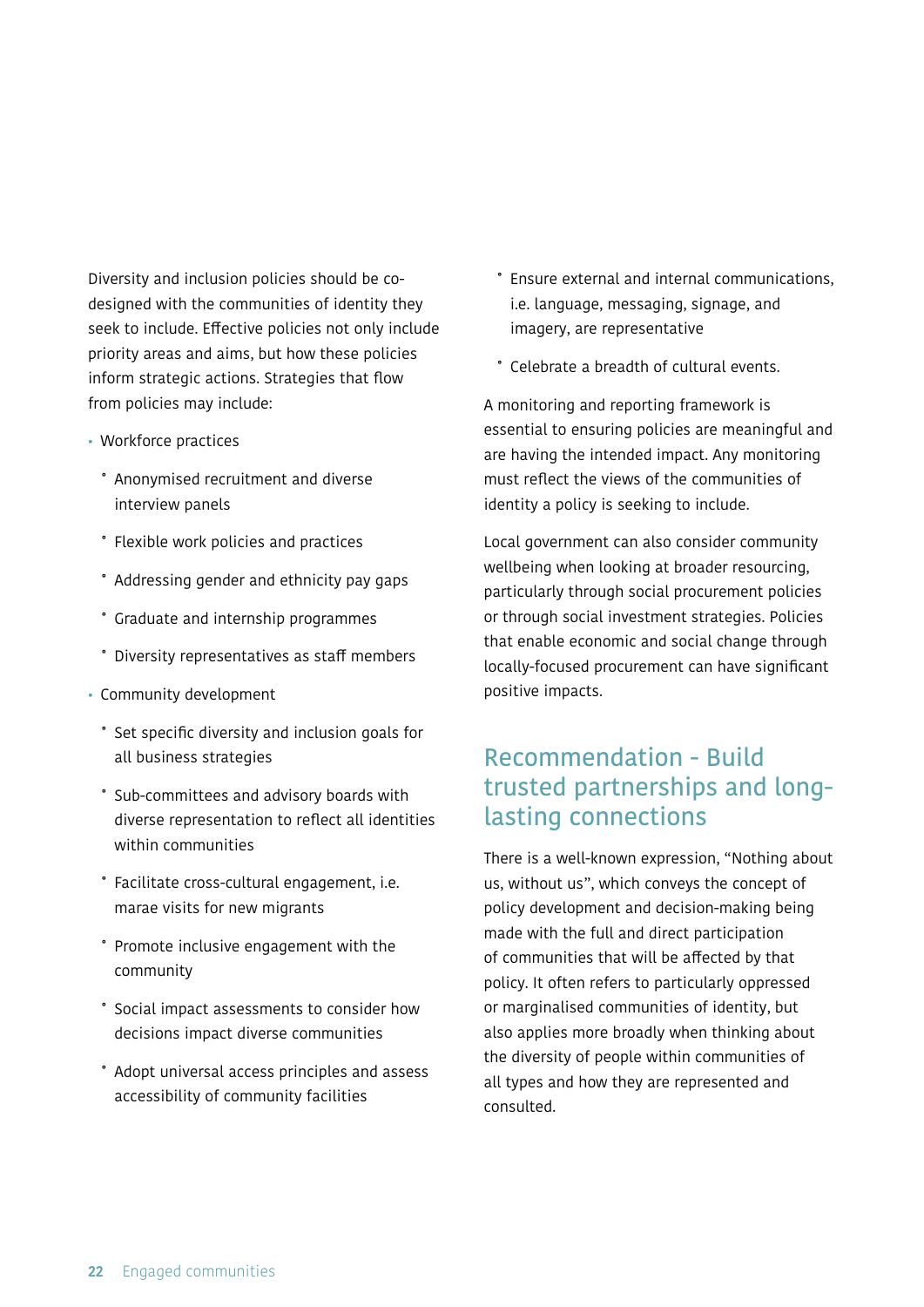With regards to community-led development, it means not coming in with solutions but working with communities and building longlasting relationships. Being able to build trusted partnerships is a key element in fostering social trust.

Communities trust local bodies when the trust and partnership is reciprocal, and community contributions are valued. Local governments need to trust community leadership and take time to listen to the wisdom a community holds about their own experience. Being present means turning up, enabling ongoing communication, and co-designing solutions. It means focusing on relationships rather than transactions.

between and across agencies, and navigating the system and acting as community champions. Good processes are essential to ensure relationships are handed over if community enablers in specific roles move on. This is a crucial part of developing and preserving institutional memory.

Questions to ask when developing community-led policies include: 21

- How are decisions made in the community?
- What are the community's decision-making bodies?
- How is decision-making power distributed or concentrated within the community?
- What gives the decision-makers their authority?

Enablers within local government can work

#### **Build your community's capacity for partnership by:**

- Offering leadership training
- Assisting with outreach tools like translation to support migrants
- Working with community groups of all types and sizes
- Providing forums for networking
- Offering non-meeting options for engagement
- Sharing stories of successful communities
- Highlighting community strengths
- Moving beyond citizen participation to community empowerment

Adapted from: Jim Diers http://neighborpower.org

<sup>21</sup> https://community-canvas.org/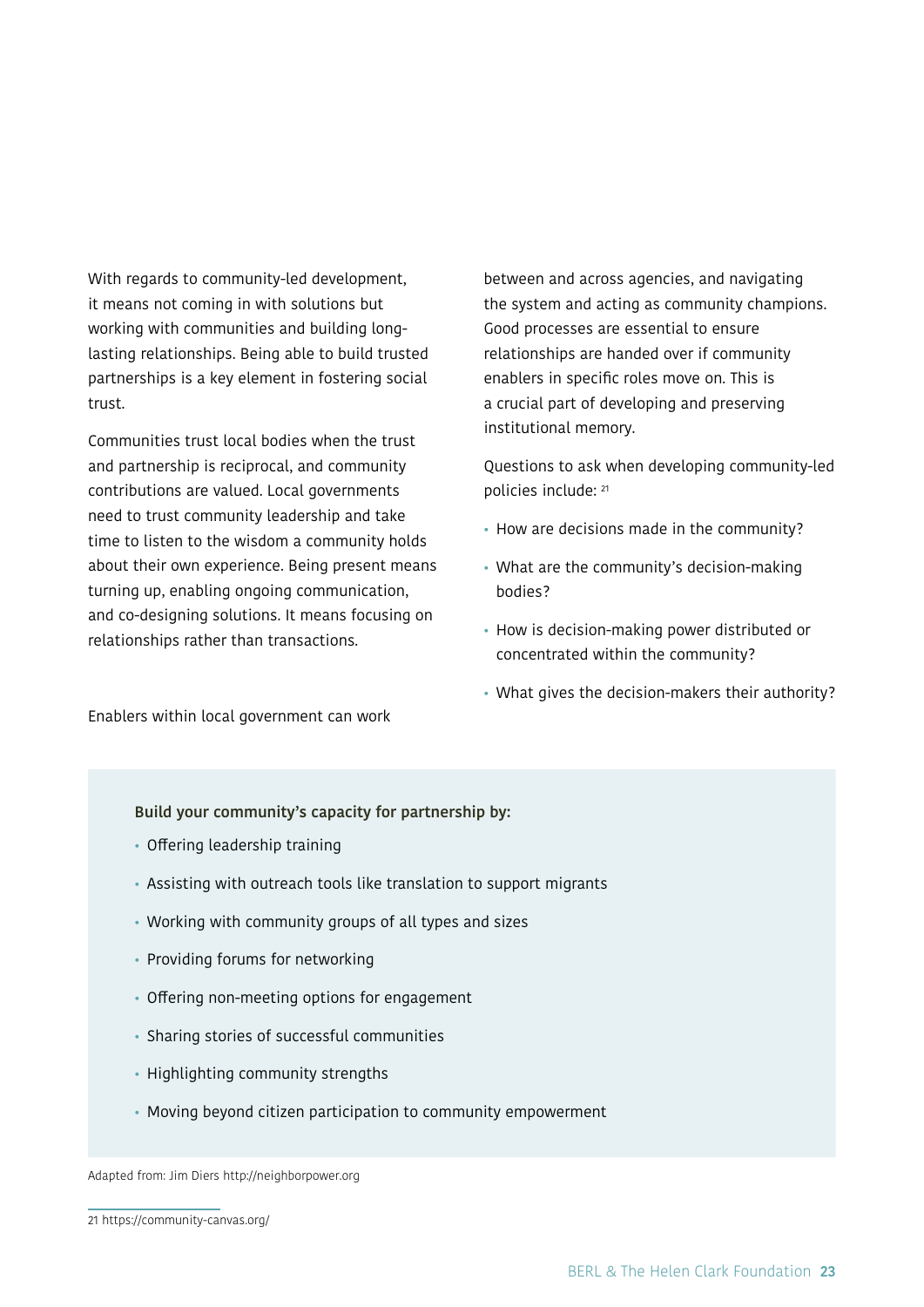#### **Four traits of trustworthiness**

The four key ingredients people use to decide whether or not to give their trust are competence and reliability (how we do things), and integrity and empathy (why we do things).

- **Competence:** Do people in your organisation have the skills, knowledge, time, and resources to do effective engagement? Are you honest about what can and can't be done by your organisation? Has the engagement strategy been planned with an adequate amount of time and resource?
- **Reliability:** Can the community depend on you and your organisation to keep the promises and commitments you make? Is community engagement embedded into the culture of your organisation and included in every decision? Are people within the organisation consistent and reliable in the way they behave from one day to the next?
- **Empathy:** Do people within your organisation care about the community's interests as well as your own? Do you discuss within your organisation how your decisions and actions affect communities?
- **Integrity:** Do you say what you mean and mean what you say? Do your words align with your actions? Is your community engagement strategy a tick-box exercise? Are you honest about your intentions and motives when engaging with communities?

Source: Adapted from Rachel Botsman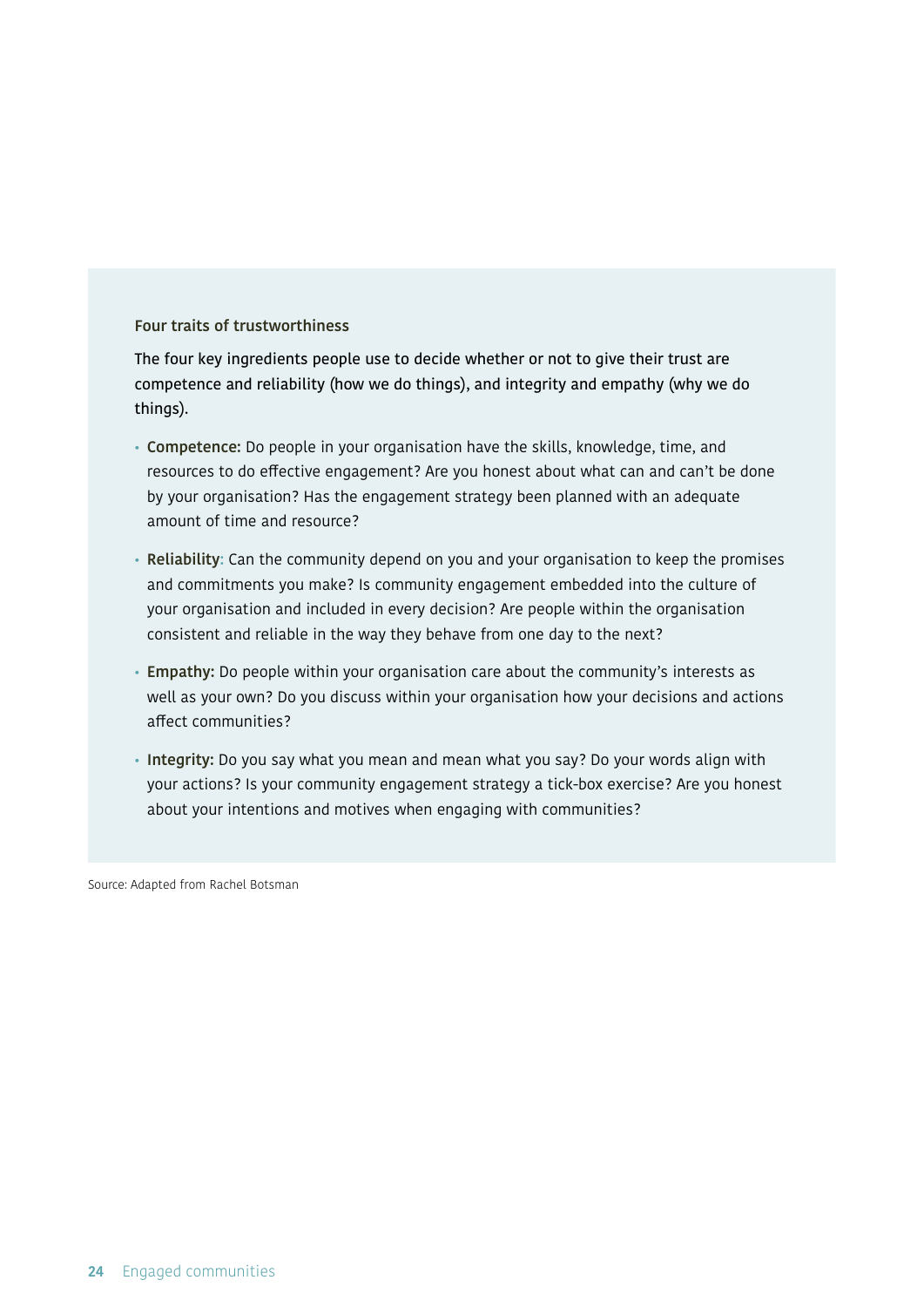#### THE ACTORS WITHIN COMMUNITIES

The engaged communities of interest, place, and identity we have described all have people who participate as active citizens within the community, formally and informally, paid and voluntary. All communities have the ability to flourish and thrive – engaged communities do so due to individuals and organisations who make this possible. They galvanise in response to local needs because they see the possibilities. They form shared visions, make plans, and take action. Individuals or groups have the capacity to shape their world by reflecting on their situation and the choices available to them, and by purposefully take action.

How they do this may vary, and they're likely to be in three broad groupings:

- Grassroots/hands-on people often informally and voluntarily, these are people who take practical action with and for others in their community where they can offer their skills and expertise
- Passionate individuals often involving collaboration with others across their community, these are people, sometimes within a group, who deliberately initiate, organise and lead initiatives that may effect change. They may also be "social bridges", developing relationships and connecting enablers with communities
- Enablers these are people who have a formal role, paid or unpaid, with an organisation that works within a community, e.g. with an iwi or hapū, an NGO, a business, a local or central government agency, or some other type of group

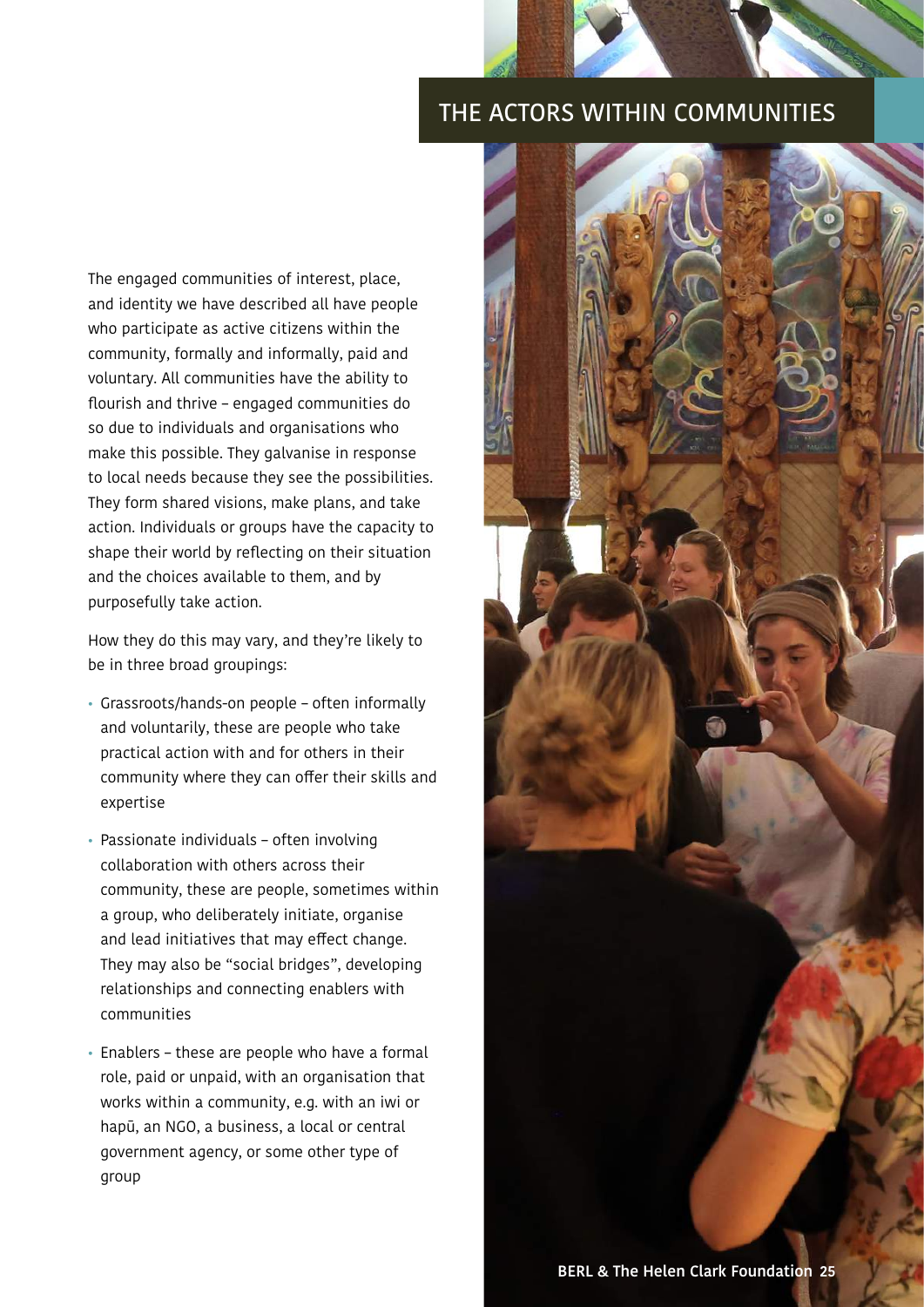The formal role of community enablers means they have a level of decision-making rights within their area of responsibility, which can help or hinder passionate individuals and groups in resolving community issues. The decentralisation of decision-making to front facing roles working directly with the community can help to empower community enablers to be innovative and timely, which can contribute to improved relationships with those in the community. Another powerful tool is distributed decision-making, where local government shares the responsibility for decision-making in partnership with communities.

Tayo, from Multicultural New Zealand, described a community enabler, also a migrant, who is trusted in their community because they have invested time and energy. Inspector Rakesh Naidoo, National Strategic Ethnic Advisor for the New Zealand Police, sits with people as support and listens to them, participates in community events, and has been known to be there cleaning up afterwards. He understands the importance of belonging and of relationships to the migrant journey, stating, "If the settlement experience can be managed well, it really contributes to the long term wellbeing of the person".<sup>22</sup>

Research shows that people's sense of belonging to a community is linked to their ability to understand and contribute to a shared vision. They must be given opportunities to have a voice and to feel confident their voice will be heard.

We live in a time where globally social trust in institutions and government is declining.<sup>23</sup> And trust is a key indicator of social capital. Trusting relationships built up between people, within communities, is vital to facing any complex challenges facing those communities.

"From a policing perspective we need to be quite confident when we go into neighbourhoods where a big proportion of the population speak a different language or come from different cultural and religious backgrounds. We need our staff to have the language and cultural skills to deal with new communities."

**Rakesh Naidoo**

# The role of technology

Technology plays a crucial role in keeping communities connected and engaged. All our example communities use social media and the internet to mobilise and inspire, share up-todate and relevant information and resources, and organise events and gatherings. Social media, in particular, allows for rapid dissemination of information, and different channels reach different audiences. School Strike 4 Climate largely use Instagram and Twitter for keeping in touch, and Facebook for specific information on events and for the livestreaming facility.

<sup>22</sup> https://www.immigration.govt.nz/about-us/media-centre/newsletters/settlement-actionz/actionz1/a-conversation-with In New Zealand "Trust in government institutions" sits in the mid-40s as a percentage

<sup>23</sup> In New Zealand "Trust in government institutions" sits in the mid-40s as a percentage (https://lsfdashboard.treasury.govt.nz/ wellbeing/), similar to general population measures globally but lower than the mid-50s percentage of "informed public" (https://www.edelman.com/trust-barometer).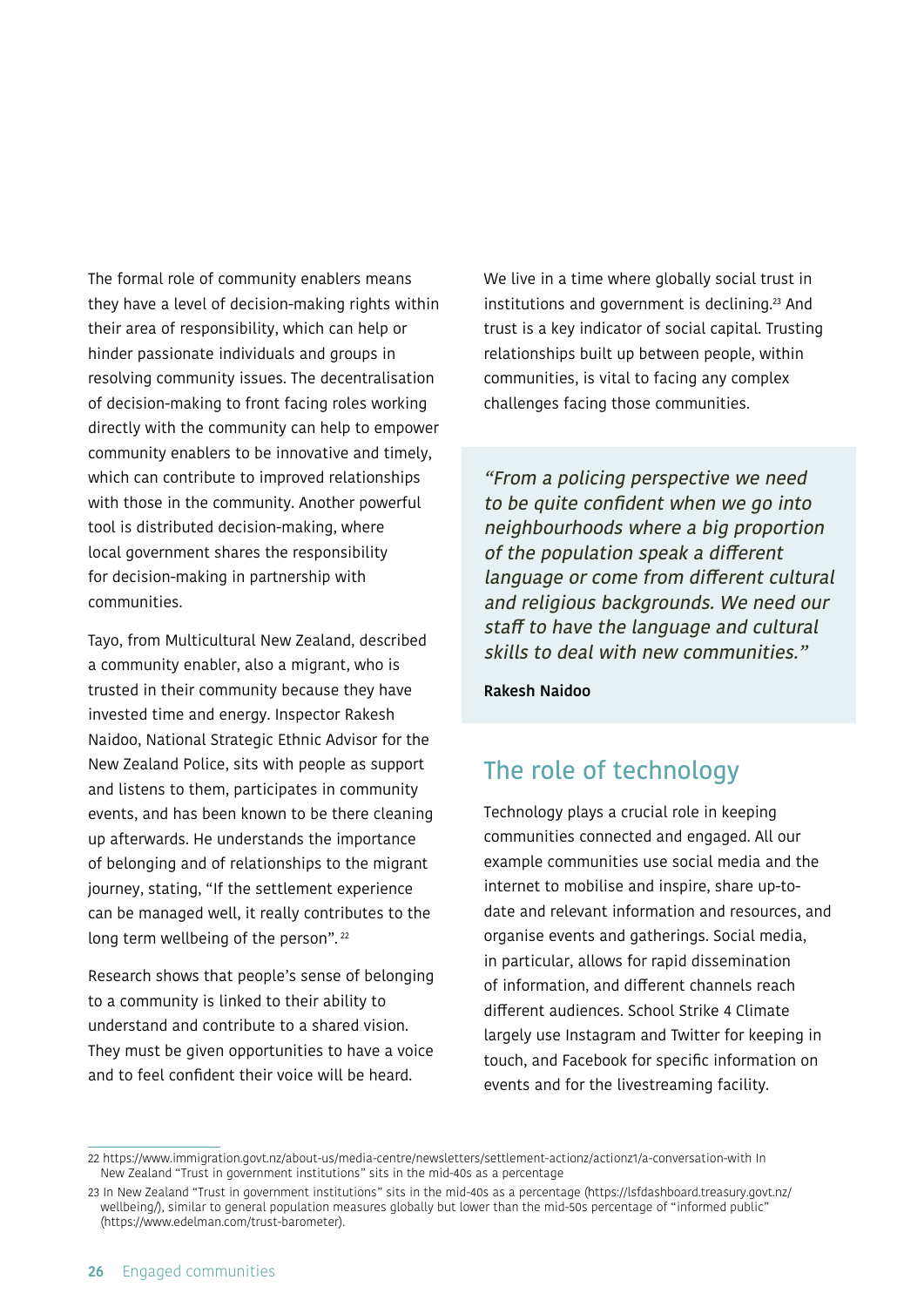The way local government engages with communities has changed with the increasing prevalence and diversity of technology. Twenty years ago, gathering community opinion required going door-to-door or calling a meeting. However, nowadays many people have access to a platform and an opportunity to have a voice. The possibilities for engagement have increased exponentially. Increased internet availability and mobile use means people can have a high volume of data at their fingertips via their phones, laptops, or computers. This growth means people can participate regardless of timing or geography, in online surveys, and accessing information through e-newsletters, websites, or social media accounts. These can be more efficient than offline methods of surveying or information sharing, but not necessarily more effective.

There are potential risks in new technology too, particularly in the spread of disinformation. Local authorities have an important role to play in preventing and controlling the outbreak of infectious disease, which is a major threat to public health. This includes being ready to act or react as necessary by pointing communities towards credible sources of information via their social media pages. For example, with the recent measles outbreak, some local authorities used social media and websites to notify their communities of confirmed cases, to advise of symptoms, and to direct those who may unsure of their vaccination status to seek medical advice.

While a larger number of people may be reached through technology, there is a risk of this type of engagement becoming transactional, and devolving to gathering and disseminating information. Informing is a critical part of community engagement, but it is not the only part – consulting, collaborating, empowering, enabling, and feeding back, are equally as important in demonstrating accountability to communities. The act of sharing information in itself does not build trust.

Local and central government is now expected to provide a timely, accessible, and responsive service, and must be innovative in how they work to form trusted and valued relationships. Being available beyond working hours by using modern technologies like online customer portals, and looking at Smart City and Internet-of-Things initiatives to manage resources more efficiently, are ways of staying approachable and up-to-date. Being innovative also means looking at community engagement through the lens of trust and thinking about communities in a whole new way, while also maintaining offline channels to ensure local government remains accessible to all.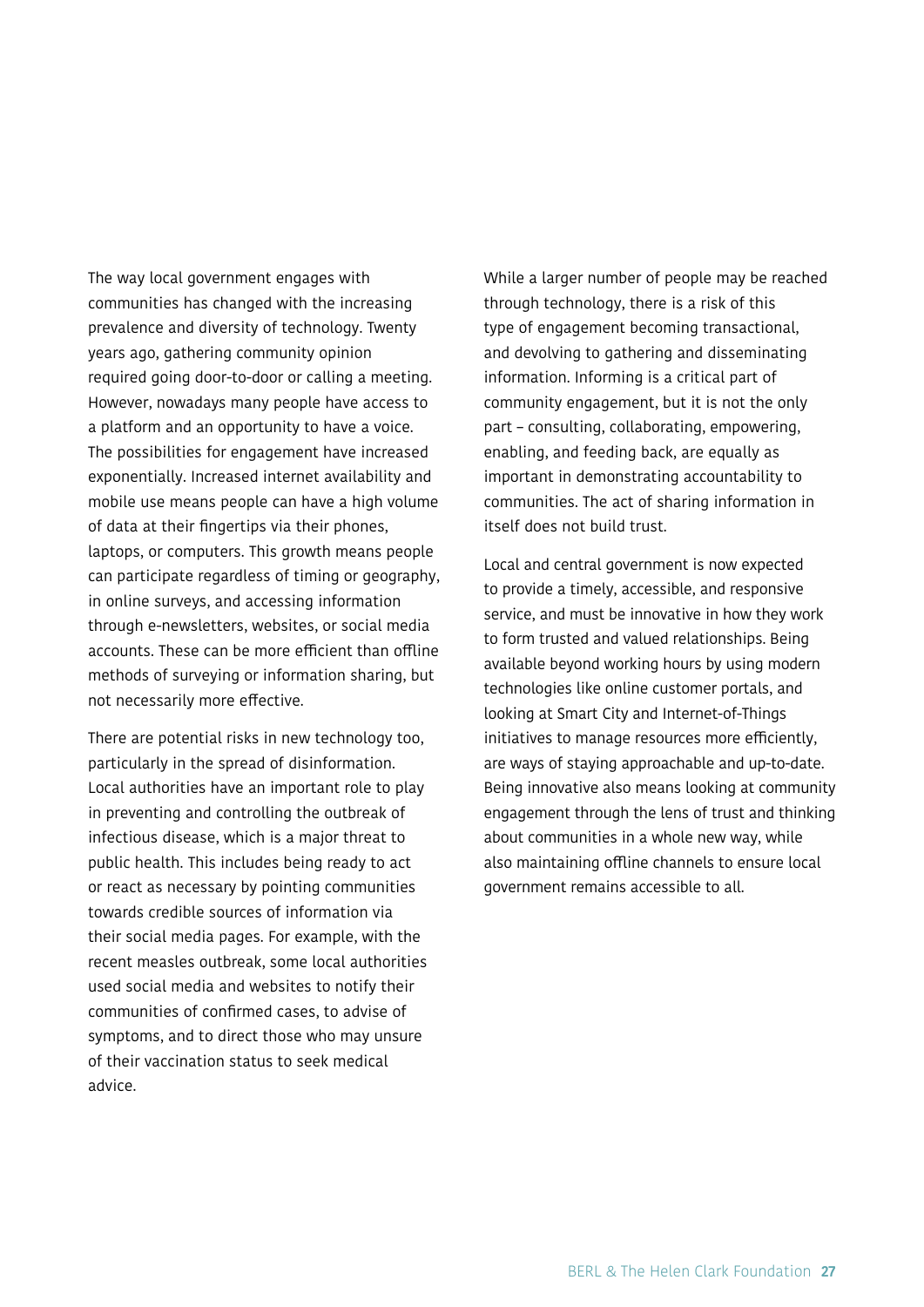Virtual Wellington is a Virtual Reality version of Wellington. It immerses people in a 3D city experience and allows them to interact with city data to understand urban issues and futures. The model covers all of Wellington City, and the surrounding metropolitan council's and contains the buildings, trees, roads and other physical features which make up Wellington's environment. This environment then provides the base to project data, proposals and alternative futures in an engaging, informative and intuitive way. Over the past two years, Virtual Wellington has been used by Wellington City Council to:

- Engage stakeholders for various programs (e.g. Resilience Strategy launch, Climate Change Adaptation plans in Makara, Education post-7.8 Magnitude Kaikoura Earthquake)
- Support Council engagements with the community at tech based community events and hackathons
- Model alternative proposals and visualise the resulting urban form from different zoning schemes



Source: Virtual Wellington - WREDA and Wrestler

- Bring together different city building disciplines and providing a medium for exchanging information, briefing leaders and facilitating collaboration to define, understand and work towards common goals
- Collaborate across local government boundaries and central government jurisdictions to understand larger scale issues and help find joined up responses to challenges such as climate change

Source: Wellington City Council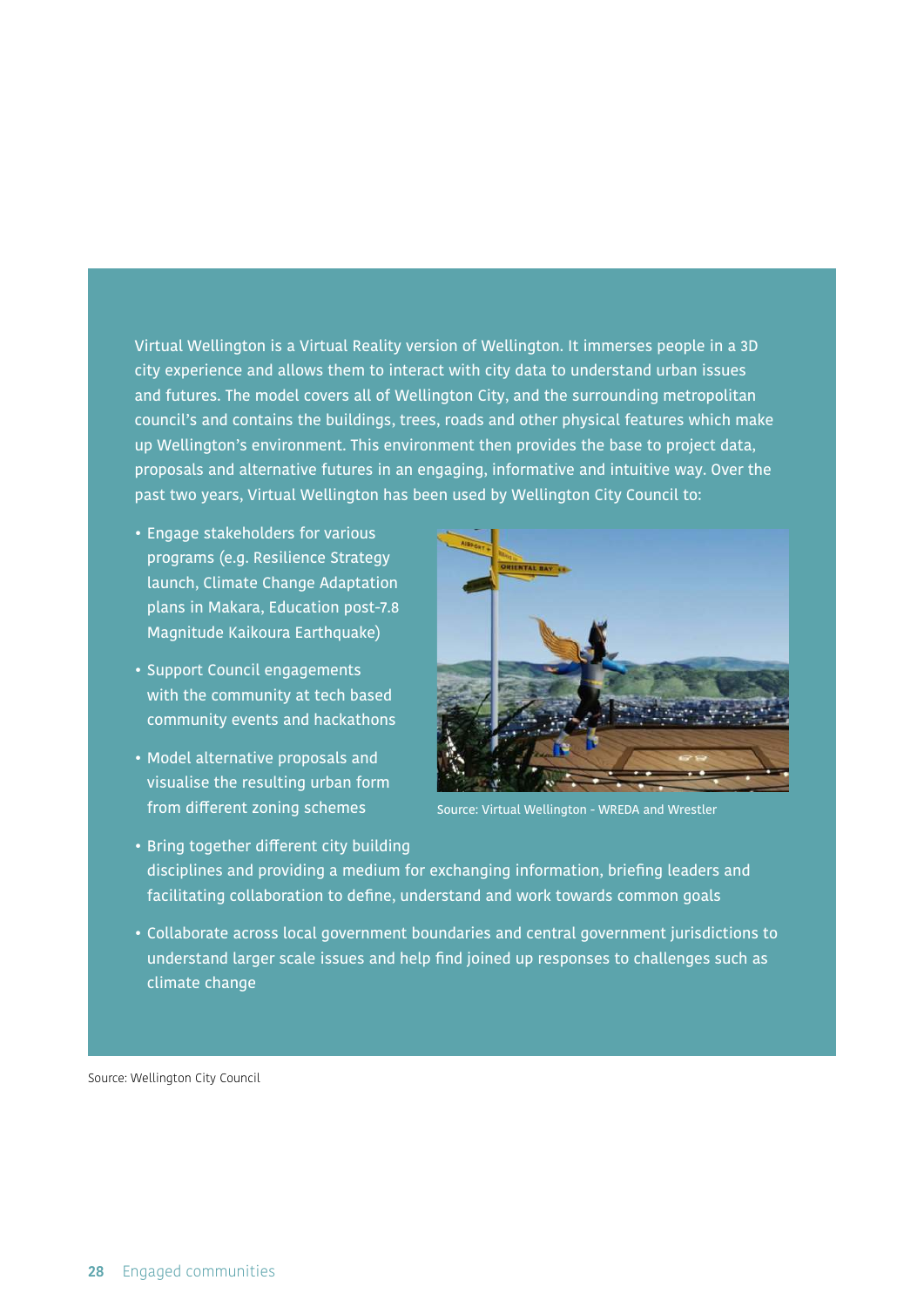There is no power for change greater than a community discovering what it cares about.

#### **Margaret Wheatley**

In the 2016 local body elections, the turnout was just 42 per cent of those on the electoral role, and in Auckland the turnout was 38.5 per cent. Turnout was widely predicted to fall for the 2019 local elections, but in the end, only somewhat fell short of the 2016 results. Provisional turnout results at the time of writing show turnout of 41.4 per cent nationally, and 34.8 per cent in Auckland.24

Many of the big issues – water quality, climate change, public transport, local amenities – affect everyone, not just those who receive a rates bill. Voter turnout is particularly low for students, young people, renters, and those in lower socioeconomic areas. In a climate of low voter turnout and community disengagement, it's down to local bodies to consider how their policies make a difference in creating engaged communities.

For local government bodies to really engage with the people they serve, they have to have engaged communities. To encourage engaged communities, they need to understand the many and varied types of communities those people identify with. What people consider their community to be may differ, and these differences influence how they want to engage in civic life and contribute to local decisionmaking. Therefore, community engagement based solely on place-based communities and neighbourhoods may not be meaningful for everybody. Considering community as broader than where people live, but also encompassing interest and identity, provides rich opportunities for deeper community engagement leading to increased participation in civic life.

Bringing a focus to how to enable communities to be more engaged means a focus on encouraging greater active participation in community life. It means local governments being a bridge between different communities and providing opportunities firstly for all types of communities to have a voice, but more importantly, to authentically contribute to and influence decisions.

Empowering community-led development is complex, iterative, and long-term in nature. It depends heavily on community knowledge, needs, interests, and demands being shared with a local government body that is prepared to listen, respond, and share decision-making power. Meaningful and on-going partnerships can contribute to more informed decisions that reflect the vision of a greater portion of communities.

<sup>24</sup> https://www.lgnz.co.nz/vote2019/voters/preliminary-voter-turnout-2019/ Retrieved 1 November 2019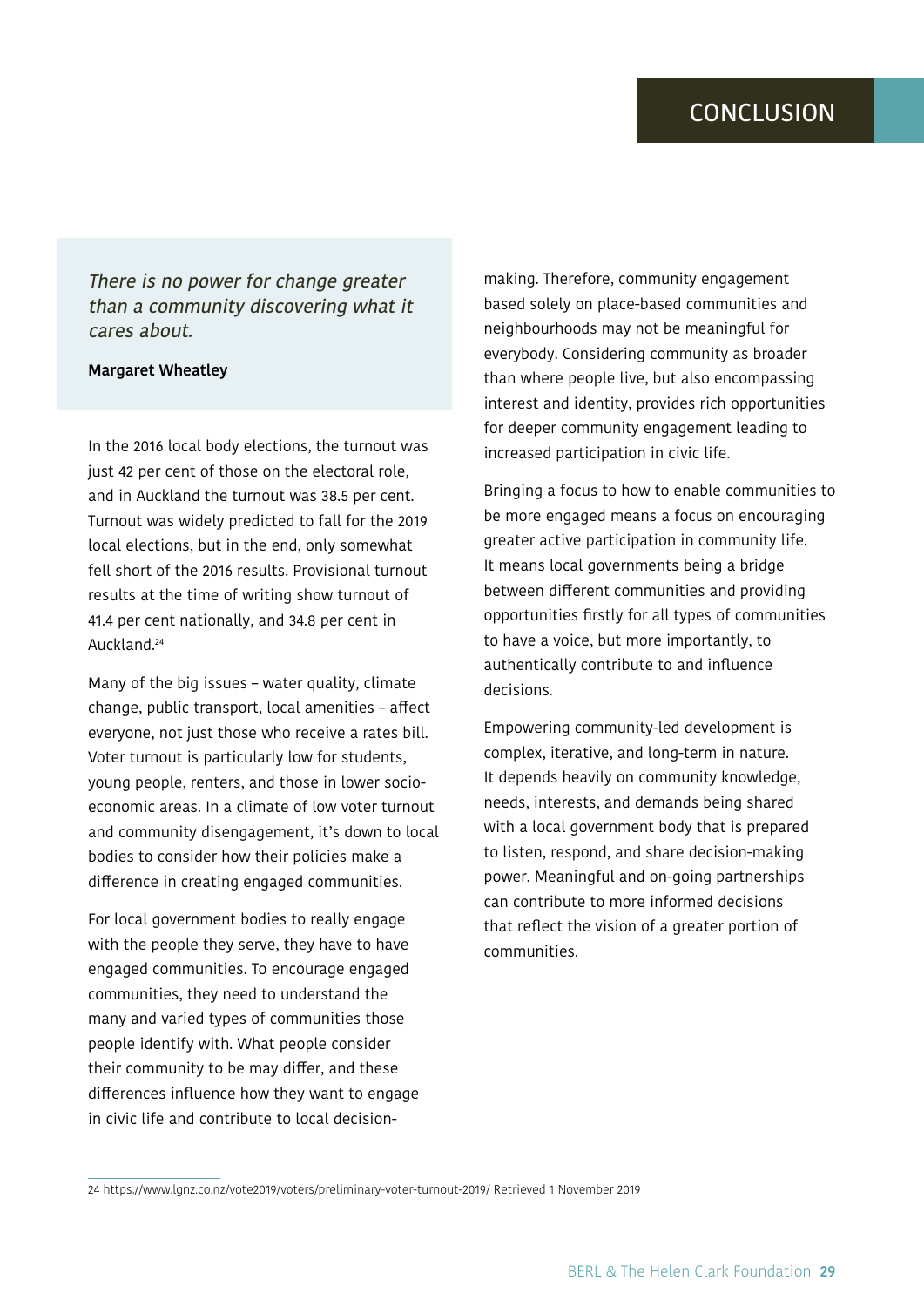Carrington, D., 2019, School climate strikes: 1.4 million people took part, say campaigners, The Guardian: https://www.theguardian.com/environment/2019/mar/19/school-climate-strikes-more-than-1-million-tookpart-say-campaigners-greta-thunberg

Christchurch City Council, 2017, Christchurch Multicultural Strategy: Te Rautaki Mātāwaka Rau: https://www.ccc.govt.nz/assets/Documents/The-Council/Plans-Strategies-Policies-Bylaws/Strategies/ Multicultural-Strategy.pdf

Community Canvas: https://community-canvas.org/

Edelman, 2019, Edelman Trust Barometer: https://www.edelman.com/trust-barometer

Ethnic Peoples Advisory Panel (Auckland Council): https://www.advisorypanels.nz/

Frieling, M., 2018, The Start of a Conversation on the Value of New Zealand's Social Capital, New Zealand Treasury: https://treasury.govt.nz/publications/dp/start-conversation-value-new-zealands-social-capitalhtml#section-9

Hammond, C., & Hammond, D., 2019, Serving New Zealand? A 2018 Survey of Community Boards, Nelson: Business Lab.

Healy, K., 2005, Social work theories in context: Creating frameworks for practice, Houndmills: Palgrave Macmillan.

Local Government New Zealand, 2019, Preliminary Voter Turnout 2019: https://www.lgnz.co.nz/vote2019/ voters/preliminary-voter-turnout-2019/

Lord, K.M., 2019, Six Ways to Repair Declining Social Trust, Stanford Social Innovation Review: https://ssir.org/articles/entry/six\_ways\_to\_repair\_declining\_social\_trust#

Makhlouf, G., 2018, Social Capital and the Living Standards Framework, New Zealand Treasury: https://treasury.govt.nz/publications/speech/social-capital-and-living-standards-framework

Markwell, S. and Leigh-Hunt, N., 2016, Social Networks and Communities of Interest, HealthKnowledge: https://www.healthknowledge.org.uk/public-health-textbook/organisation-management/5b-understandingofs/social-networks#develop

Maxwell, J., 2016, Paekakariki wants to buy home for beloved resident who can't afford to stay there, Stuff: https://www.stuff.co.nz/business/property/87809909/paekakariki-wants-to-buy-home-for-beloved-residentwho-cant-afford-to-stay-there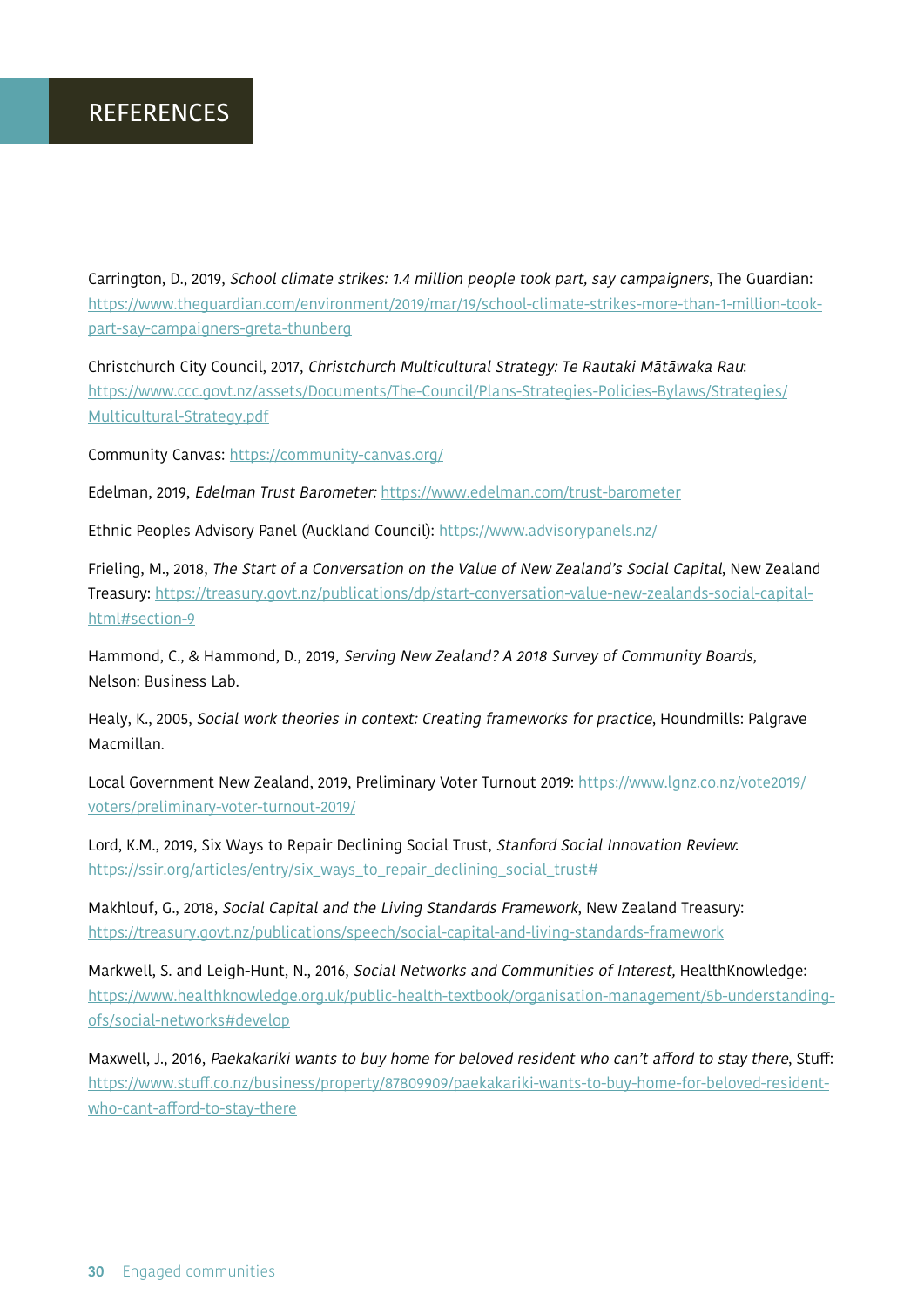Naidoo, R., 2015, A Conversation with Inspector Rakesh Naidoo of the New Zealand Police, Immigration NZ: https://www.immigration.govt.nz/about-us/media-centre/newsletters/settlement-actionz/actionz1/ a-conversation-with

New Zealand Treasury, 2019, Living Standards Framework - Dashboard: https://lsfdashboard.treasury. govt.nz/wellbeing/

Nissen, S., 2019, Student political action in New Zealand, Wellington: BWB Texts.

Nielsen, 2018, Quality of Life Survey 2018: Topline report, prepared on behalf of Auckland Council, Wellington City Council, Christchurch City Council, and Dunedin City Council: http://www.qualityoflifeproject.govt.nz/pdfs/Quality-of-Life-2018.pdf

Paekākāriki Housing Trust: https://www.paekakarikihousingtrust.org/about

Paekākāriki Community: http://paekakariki.nz/

Pew Research Center, Social Media: https://www.pewresearch.org/topics/social-media/

Portes, A., 2000, The Two Meanings of Social Capital, Sociological Forum, 15(1), 1-12: http://www.jstor.org/stable/3070334

Putnam, R, 2000, Bowling Alone: The Collapse and Revival of American Community, New York: Simon & Schuster.

Schmidthuber, L., Stütz, S., & Hilgers, D., 2019, Outcomes of open government. International Journal of Public Sector Management, Vol. 32 No. 5, pp. 438-456: https://doi.org/10.1108/IJPSM-02-2018-0056

School Strikes 4 Climate Action NZ: https://www.schoolstrike4climatenz.com/about

Spellerberg, A., 2001, Framework for the Measurement of Social Capital in New Zealand, Wellington: Statistics New Zealand.

Williams, T, & Robinson, D., 2001, Social Capital Based Partnerships, a Maori Perspective from a Comparative Approach in Building Social Capital. Wellington: Institute of Policy Studies.